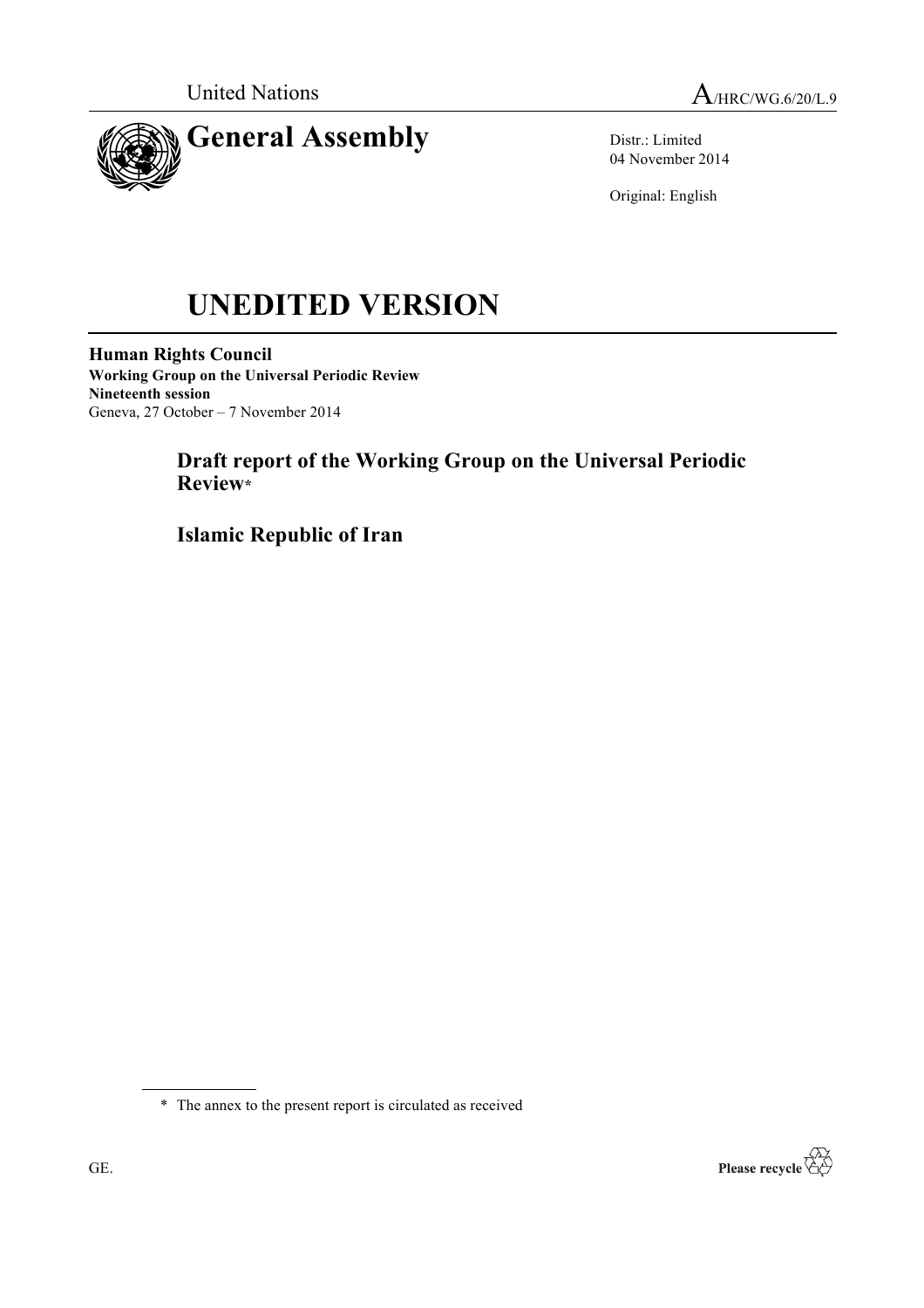# Contents

|       |         | Paragraphs | Page |
|-------|---------|------------|------|
|       |         | $1 - 4$    | 3    |
|       |         | $5 - 137$  | 3    |
|       | $A_{-}$ | $5 - 15$   | 3    |
|       | В.      | $16 - 137$ | 5    |
| Н.    |         | 138-139    | 11   |
| Annex |         |            |      |
|       |         |            | 28   |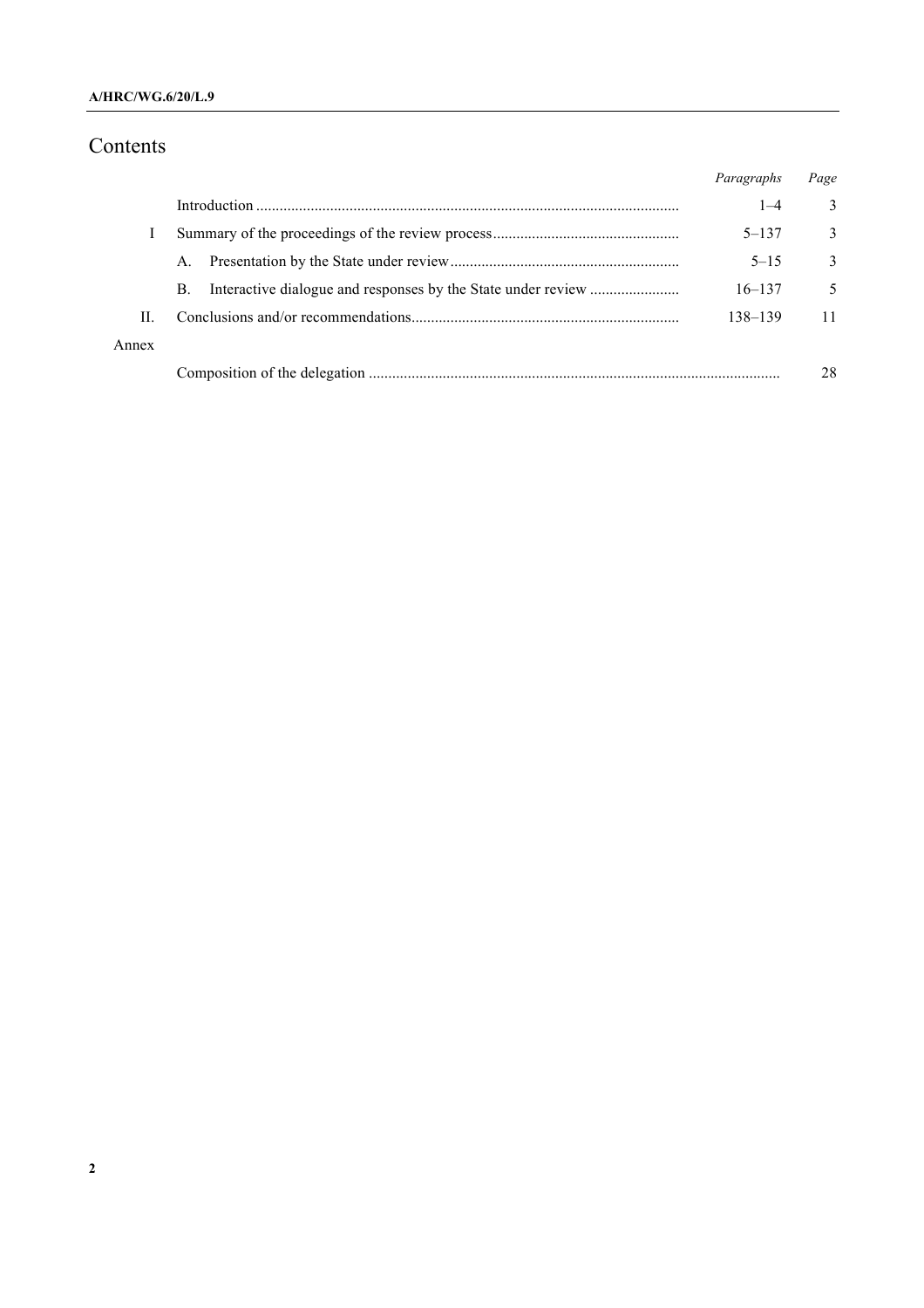### **Introduction**

1. The Working Group on the Universal Periodic Review (UPR), established in accordance with Human Rights Council resolution 5/1 of 18 June 2007, held its twentieth session from 27 October to 7 November 2014. The review of the Islamic Republic of Iran was held at the 9th meeting on 31 October 2014. The delegation of the Islamic Republic of Iran was headed by Dr. Mohammad Javad Ardeshir Larijani, Secretary of the High Council for Human Rights and advisor to the Chief of Judiciary on International Affairs. At its 14th meeting held on 04 November 2014, the Working Group adopted the report on the Islamic Republic of Iran

2. On 15 January 2014, the Human Rights Council selected the following group of rapporteurs (troika) to facilitate the review of the Islamic Republic of Iran: Argentina, Romania and the Philippines.

3. In accordance with paragraph 15 of the annex to resolution 5/1 and paragraph 5 of the annex to resolution 16/21, the following documents were issued for the review of the Islamic Republic of Iran:

(a) A national report submitted/written presentation made in accordance with paragraph 15 (a) (A/HRC/WG.6/20/IRN/1);

(b) A compilation prepared by OHCHR in accordance with paragraph 15 (b) (A/HRC/WG.6/20/IRN/2);

(c) A summary prepared by OHCHR in accordance with paragraph 15 (c) (A/HRC/WG.6/20/IRN/3).

4. A list of questions prepared in advance by Belgium, Canada, Czech Republic, Finland, Germany, Liechtenstein, Mexico, The Netherlands, Norway, Slovenia, Spain, Sweden, the United Kingdom of Great Britain & Northern Ireland, and the United States of America was transmitted to the Islamic Republic of Iran through the troika. These questions are available on the extranet of the UPR.

#### **I. Summary of the proceedings of the review process**

#### **A. Presentation by the State under review**

5. The head of the delegation stated that the Islamic Republic of Iran highly appreciated the UPR as a cooperative mechanism that considered human rights situations in all United Nations Member States on an equal footing, avoiding selectivity. It was essential to respect different values, traditions and cultures and to refrain from imposing specific lifestyles on others. He reiterated his country's solid commitment to the principles of multicultural universality in the domain of human rights.

6. Several ministries, relevant commissions of the Islamic Consultative Assembly and the judiciary had been actively involved in preparing the national report. Representatives of civil society had also been thoroughly consulted, and their comments had received due consideration.

7. The Islamic Republic of Iran had worked constantly since the first UPR to further promote and protect human rights, inter alia, through cultural universalism. It had promulgated major policies, adopted new laws and regulations, and set up new mechanisms. Human rights courses had been incorporated in public education programmes, and courses on human rights themes had been organized for judges, judiciary staff, prison aid workers, the police force, families and civil servants.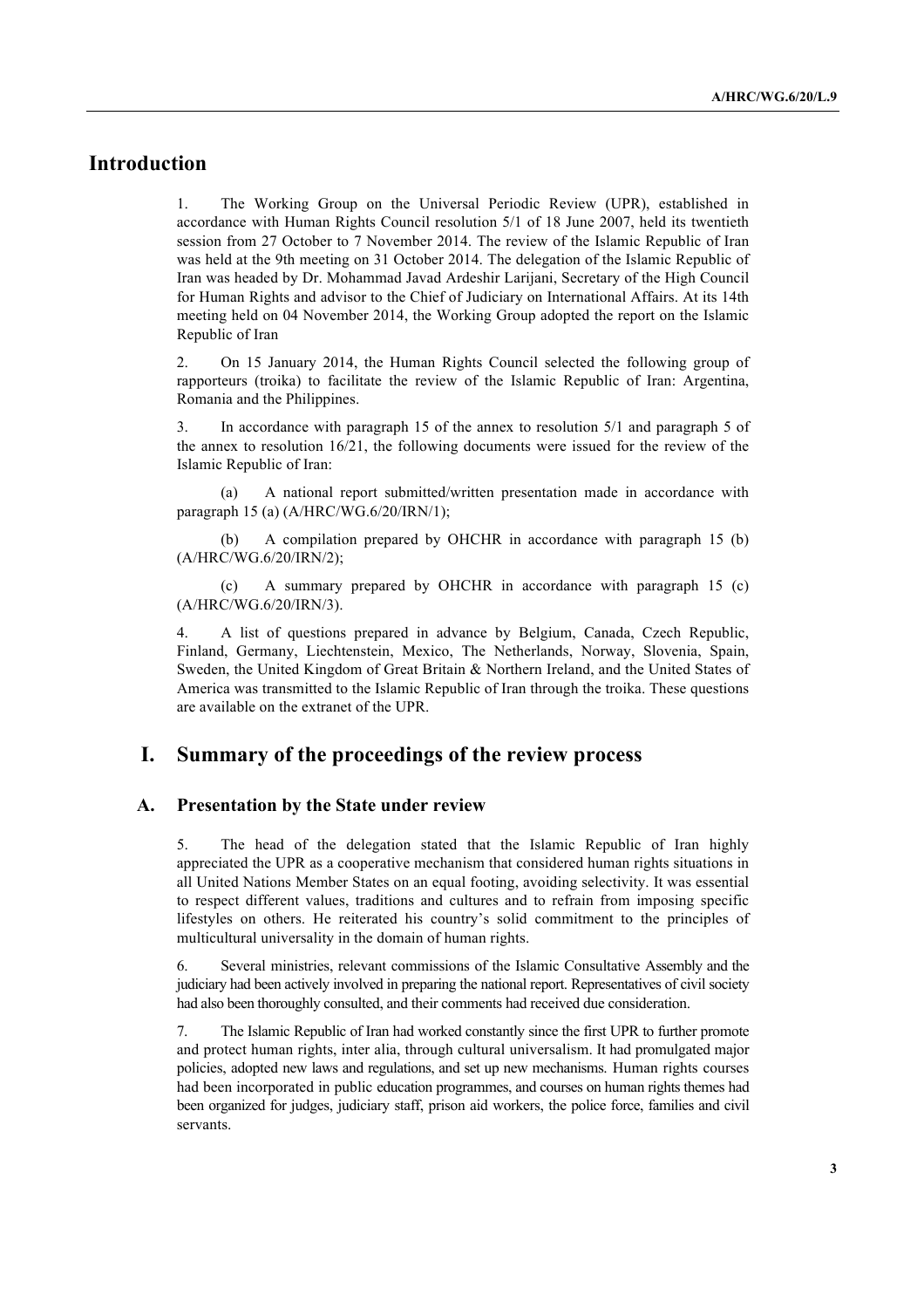8. Since the Islamic Revolution in 1979, 35 nationwide democratic elections had been held with a view to involving nationals in governance without any discrimination on grounds of race, colour, sex, language or religion. Opportunities had been provided for the promotion of NGOs, political parties and associations.

9. Economic, social and cultural rights had been promoted through the Global Health Scheme, the Mother and Child Care Plan, the National Health and Medication Network, the Family Doctors System, and the National Immunity Programme. Almost 95 per cent of the rural population had access to free educational services.

10. Measures to protect the rights of vulnerable groups had included the development of the Family Protection Law of 2013, the establishment of the Vice-Presidency Bureau for Women and Family Affairs, the Women's Employment Fund, and the Women's Entrepreneurship and Self-Employment Grant Scheme. Women had also been provided with additional protection against violence and abuse.

11. In the area of children's rights, he highlighted the establishment in 2012 of the National Focal Point on the CRC, the development in 2014 of the Child and Adolescent National Statute, the Law on the Protection of Children Without Guardian and the Law on the Protection of the Rights of the Family, and the signing in 2011 of the OP-CRC-AC.

12. The judicial system was based on the principles of the presumption of innocence, prohibition of any form of torture, court transparency, impartiality of judges, legality, compensation liability for faulty judgements, the separation of political and press offences from ordinary crimes in the interests of due process, and the prohibition of arbitrary arrests. The independence of the judiciary was also secured through: constant and regulated supervision of the courts and other organizations affiliated to the judiciary; further strengthening of the Legal and Judicial Deputy Offices; establishment of the Deputy Office for the Prevention of Crime, the Deputy Office for Cultural Affairs to promote a culture of respect for the law, and the Deputy Office for Information Technology and Communication to ensure easy and rapid access to judicial bodies and to promote e-justice; additional specialized training courses for judges; and the establishment of free telephone-operated legal aid consultancy centres, The principle of due process of law irrespective of race, religion, gender, ethnicity and other attributes had been reiterated in the Constitution, the Code of Criminal Procedure and other laws.

13. The Islamic Republic of Iran continued to maintain that the appointment of a Special Rapporteur on the situation of human rights in Iran constituted a political, selective and unjust decision. Moreover, the imposition of sanctions and unilateral coercive measures impeded citizens' full enjoyment of human rights and were incompatible with the letter and spirit of human rights instruments.

14. The Islamic Republic of Iran renounced as victim of terrorism all forms of violence and called for more concerted international efforts to combat all forms of terrorism and extremism. His country cooperated closely with UN mechanisms and other States in the international campaign against drugs. The war on drug-trafficking had claimed the lives of nearly 4,000 Iranian border guards and members of the security forces over the past 34 years.

15. The Islamic Republic of Iran had provided sanctuary for more than 4 million refugees from neighbouring countries.

#### **B. Interactive dialogue and responses by the State under review**

16. During the interactive dialogue, 104 delegations made statements. Recommendations made during the dialogue are to be found in section II of the present report.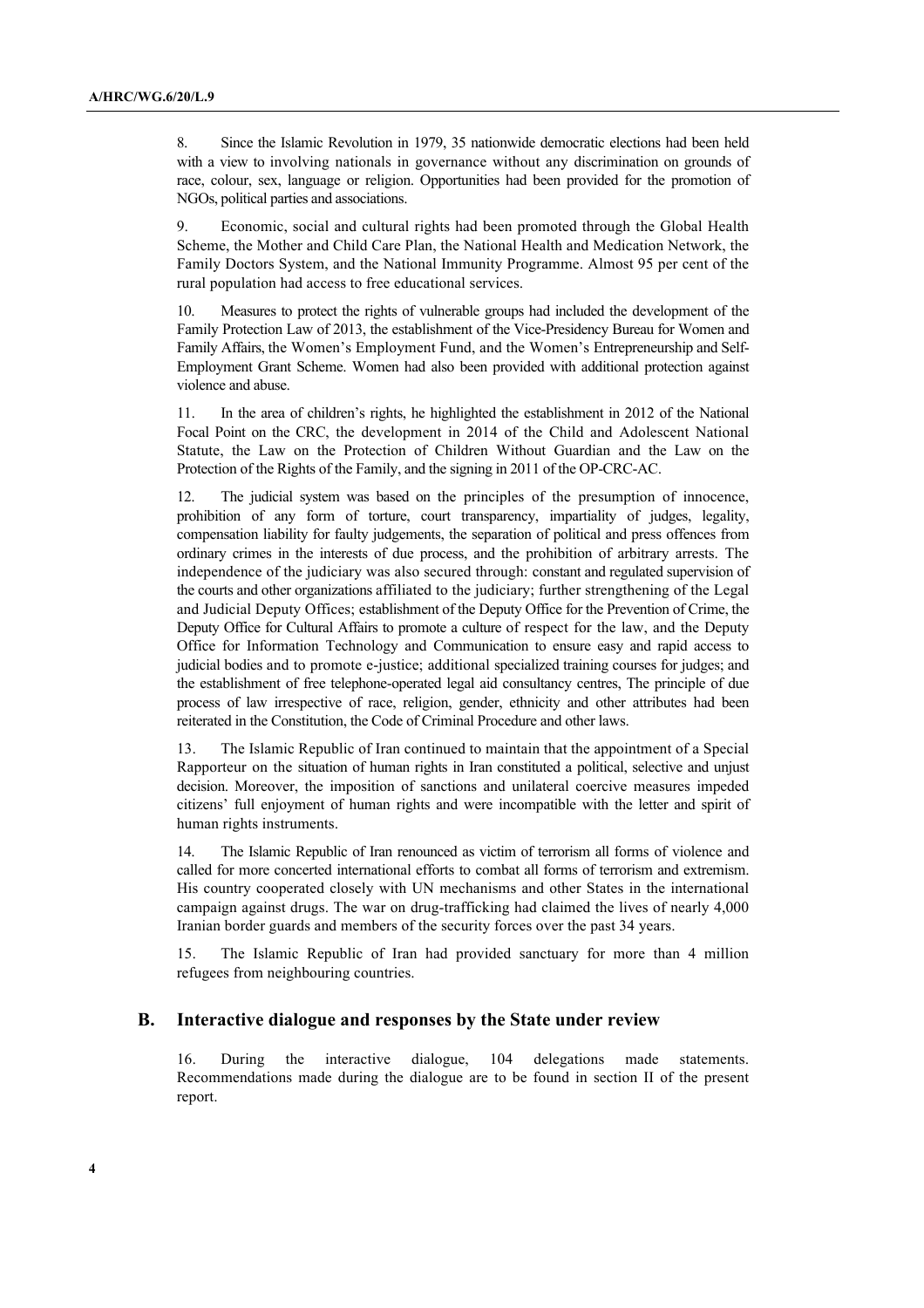17. South Africa commended the advancement of socio-economic rights, particularly in the fields of education and health.

18. Spain noted the continued use of cruel punishments such as flagellation, amputation and stoning.

19. Thailand welcomed progress in protecting the rights of vulnerable groups, especially women and children.

20. Egypt welcomed the establishment of the office of Vice-President for Women and Family Affairs.

21. Sudan commended progress in the areas of education and protection of women's and children's rights.

22. Sweden welcomed the President's commitment to reduce media censorship and promote a less security-oriented atmosphere.

23. Switzerland deplored the increasing number of death penalty cases and emphasized the Government's responsibility to prevent executions.

24. The Syrian Arab Republic cautioned against basing human rights reviews on confrontation, politicization and double standards.

25. Tajikistan commended the steps taken to combat terrorism and drug trafficking.

26. Sri Lanka stated that the use of unilateral sanctions to impose policy change hindered the enjoyment of human rights.

27. The former Yugoslav Republic of Macedonia urged the Iranian authorities to release all political prisoners unconditionally.

28. Tunisia encouraged the Islamic Republic of Iran to expedite the drafting of the Charter of Citizens' Rights.

29. Turkmenistan commended the improvement in children's nutrition and the expansion of health services in rural areas.

30. The United Kingdom of Great Britain and Northern Ireland expressed concern about the death penalty, discrimination against minority religious groups and prison conditions.

31. The United States of America expressed concern about harassment of religious minorities and the detention of journalists.

32. Uruguay asked whether the CRC National Focal Point was mandated to align legislation with the CRC.

33. The Bolivarian Republic of Venezuela stated that unilateral sanctions violated the fundamental rights of the Iranian people.

34. Viet Nam welcomed the adoption of the Fifth National Development Plan and the general health and population policies.

35. Yemen commended the enactment of a number of laws aimed at supporting human rights.

36. Zimbabwe commended the organization of human rights training courses for Government officials, the judiciary and law enforcement officers.

37. Afghanistan expressed appreciation for the hosting by the Islamic Republic of Iran of Afghan refugees.

38. Algeria commended the adoption of the new criminal procedure law.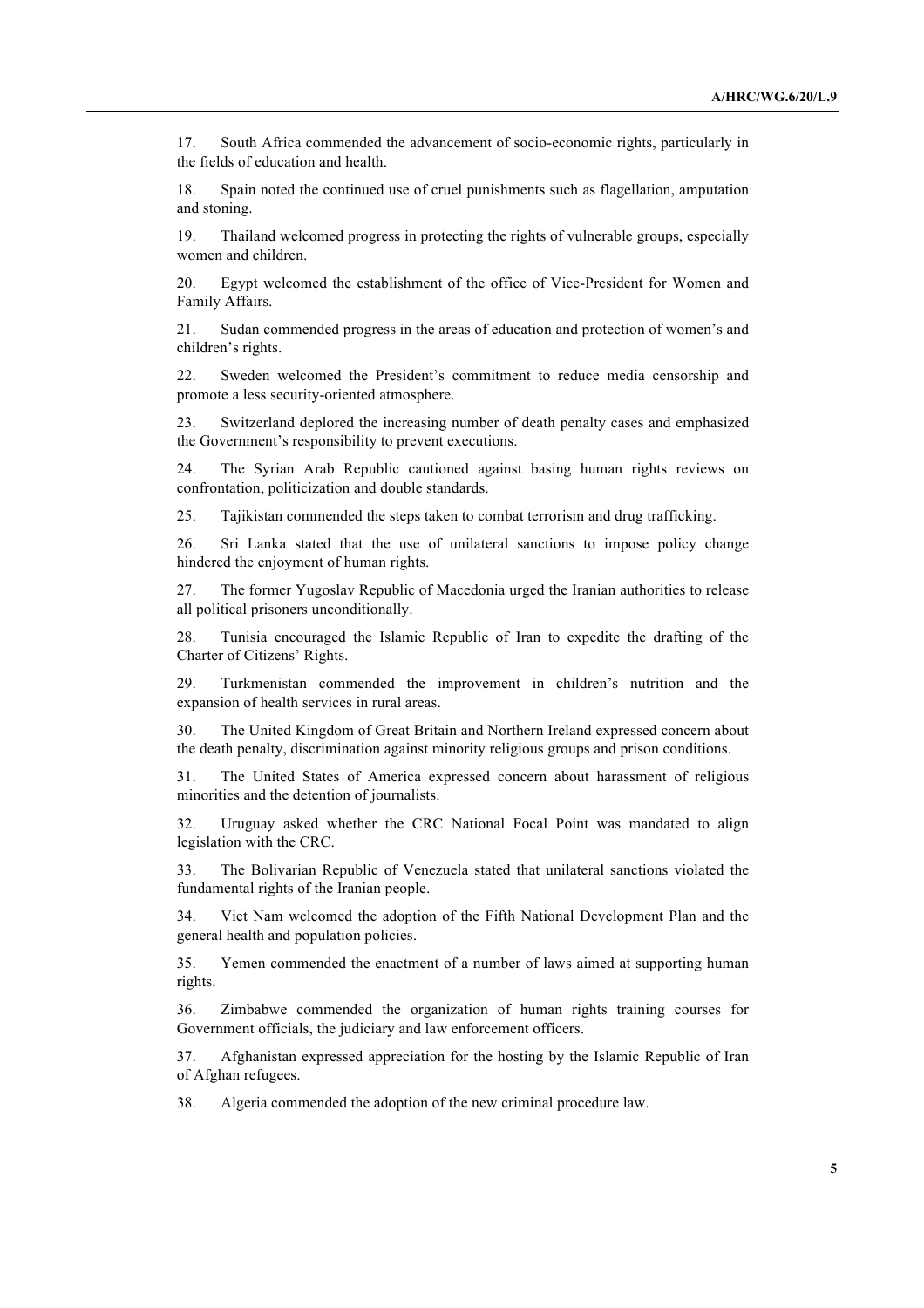39. Angola commended the promulgation of a law to protect children and adolescents deprived of parental protection or victim of neglect.

40. Argentina shared the concern expressed in Human Rights Council resolution 25/24 regarding the human rights situation in Iran.

41. Armenia commended the cultural and religious rights enjoyed by the country's Armenian minority.

42. Australia urged the country to implement measures promoting freedom of expression and non-discrimination.

43. Austria was concerned by increasing executions and reports of torture, ill-treatment and deaths in custody.

44. Bahrain expressed concern about reports of severe restrictions on the rights of religious and ethnic minorities.

45. Bangladesh noted that the country would likely meet most of the Millennium Development Goals.

46. Belarus noted the development of national institutions to protect the rights of the most vulnerable.

47. Belgium was concerned by the increase in executions, including of children.

48. Benin commended the new criminal procedure law that would facilitate access to justice.

49. Bhutan commended measures to advance women's rights regarding education, health, employment and poverty.

50. The Plurinational State of Bolivia encouraged the Government to continue to strengthen human rights protection.

51. Bosnia and Herzegovina hoped that the country would develop its human rights protection system.

52. Brazil noted the recent progress, particularly regarding economic and social rights.

53. Brunei Darussalam commended the country's activities as coordinator of the NAM Group in Geneva.

54. Burkina Faso noted the creation of new mechanisms to protect human rights.

55. Burundi encouraged the country to continue its efforts to prevent human trafficking.

56. Canada was concerned by the legal processes undertaken prior to the execution of Reyhaneh Jabbari.

57. The delegation stated that the Islamic Republic of Iran had issued permits for 230 political parties, 400 labour and professional associations, and 60 minority religious associations. The organization of peaceful rallies and meetings was permissible under article 27 of the Constitution. On average, 300 gatherings and rallies were organized each year. Religious minorities could apply for permits for the establishment of associations to serve a variety of purposes. To date, 53 associations had obtained permits. A total of 17,000 permits had been issued under administrative bylaws to NGOs working in a variety of areas.

58. President Rohani had appointed a special assistant for ethnic and religious minority affairs. In addition, 335 members of ethnic communities had been appointed as high ranking State, provincial and local officials and as ministers, vice-ministers, deputy ministers, governors-general and local governors.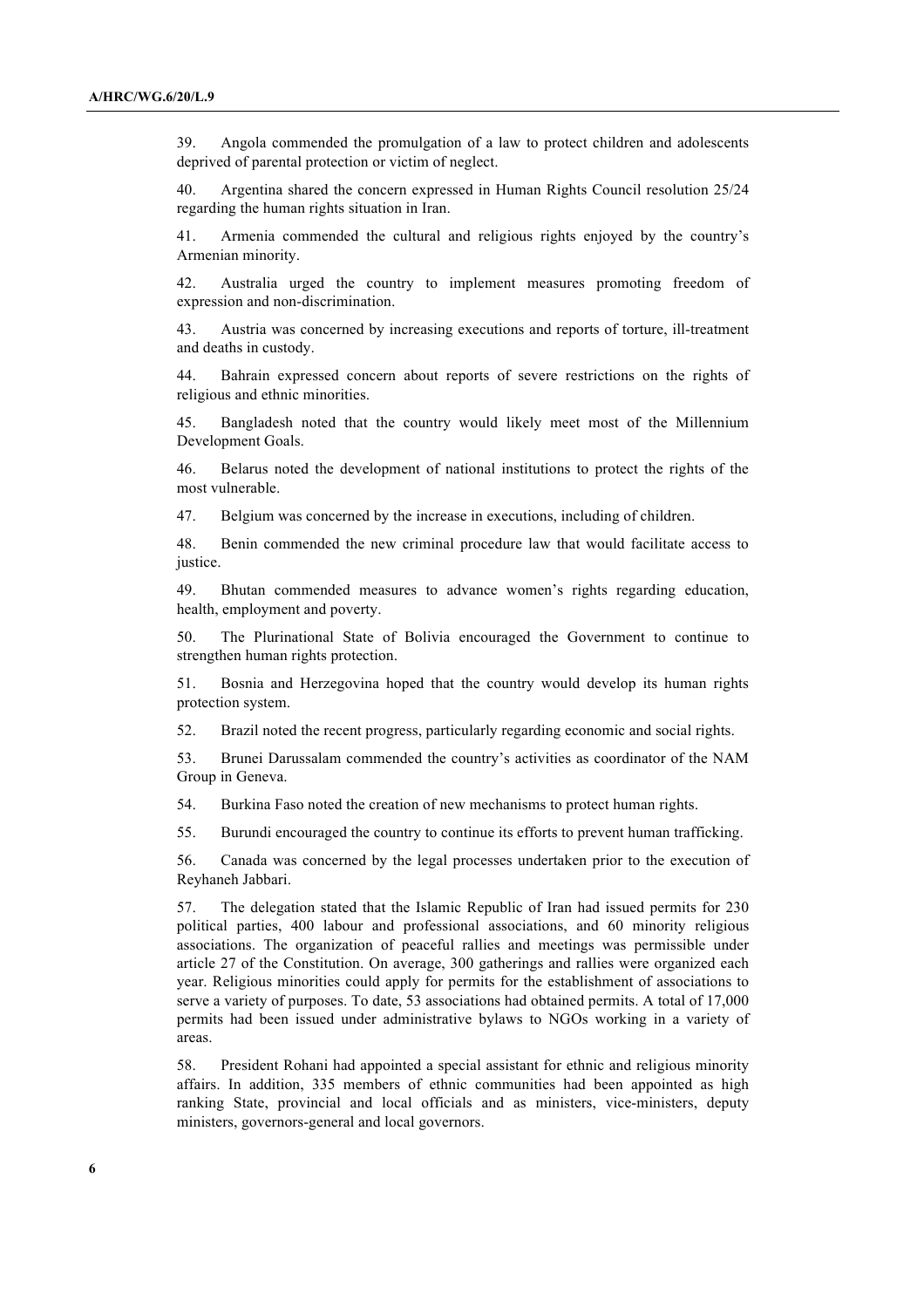59. The Leader was chosen by the Council of Experts. The members of the Council, the President, and members of Parliament and of city and village councils were chosen by direct popular vote. The average rate of participation in elections was 60 per cent. Votes had been cast by 72.8 per cent of eligible voters in the June 2013 presidential elections. All elections were conducted in accordance with article 25 of the ICCPR.

60. Considerable progress in promotion of the press had been achieved since the Government of Mr. Rohani had assumed office. Article 4 of the Press Law stipulated that no governmental or non-governmental authority had the right to exert pressure on the press to publish material or articles or to otherwise exercise censorship and control over the press. The Law guaranteed freedom of expression provided that the rights of the general public were protected against insults, accusations and other infringements.

61. The Constitution provided for the participation of a jury in the proceedings of the press and media courts. Article 10 of the Press Law entrusted supervision of the press, news agencies and websites to a seven-member body whose composition was designed to prevent the Government from exerting pressure on the press. Presently about 6,100 publications are registered. News agencies and websites also amount to 400. About 30% of the publications are distributed at border regions, some of which are printed in local languages.

62. The 2013 Islamic Criminal Code incorporated many innovative ideas aimed at guaranteeing the rights of all. Female officers had been trained in investigation and interrogation. NGOs could be involved in hearings and attorneys were present at all stages of the investigations and hearings. Judges were required to take full account of the reasoning of female defence counsel. A Family Protection Law had been enacted.

63. No one in the Islamic Republic of Iran was arrested and detained on account of their views and beliefs. Where persons were arrested, they were given a fair hearing in the presence of defence counsel and the charges against them were quashed in many cases. Statistics showed that rates of conviction were quite low compared with many other countries and that the accused enjoyed better treatment.

64. Referring to religious minorities, the delegation stated that Iranians of all religious and social minorities enjoyed the right to profess and practise their culture and religion and to speak their language. Although religious minorities accounted for less than 0.2 per cent of the population, they were represented by five members of Parliament, who held guaranteed seats for minorities. Subsidies were allocated to religious minority associations from the annual budget to promote their beliefs and traditions.

65. In accordance with article 13 of the Constitution, members of all minorities were granted freedom to practise their creed and traditions, to receive education in their language, to publish books and newspapers and to exercise other civil liberties.

66. The Constitution provided for equal opportunities for men and women in employment and administration of the State's governance. The Law on the Rights and Responsibilities of Women and the Law on the Protection of the Family both provided for the promotion and protection of women's rights. Article 230 of the Fifth Economic Development Plan called for the development of a Global Plan for the Promotion of Family and Women Affairs.

67. Maternity leave for women had been increased to nine months. Forced marriage was subject to imprisonment and such marriages were legally null and void. A bill on Protecting the Security of Women against Violence had been submitted to Parliament so as reduce sporadic violence against them. Women police and specialized consultants were being trained for the same purpose.

68. There were currently nine women members of Parliament and a marked increase had been recorded in the candidacy rate for women.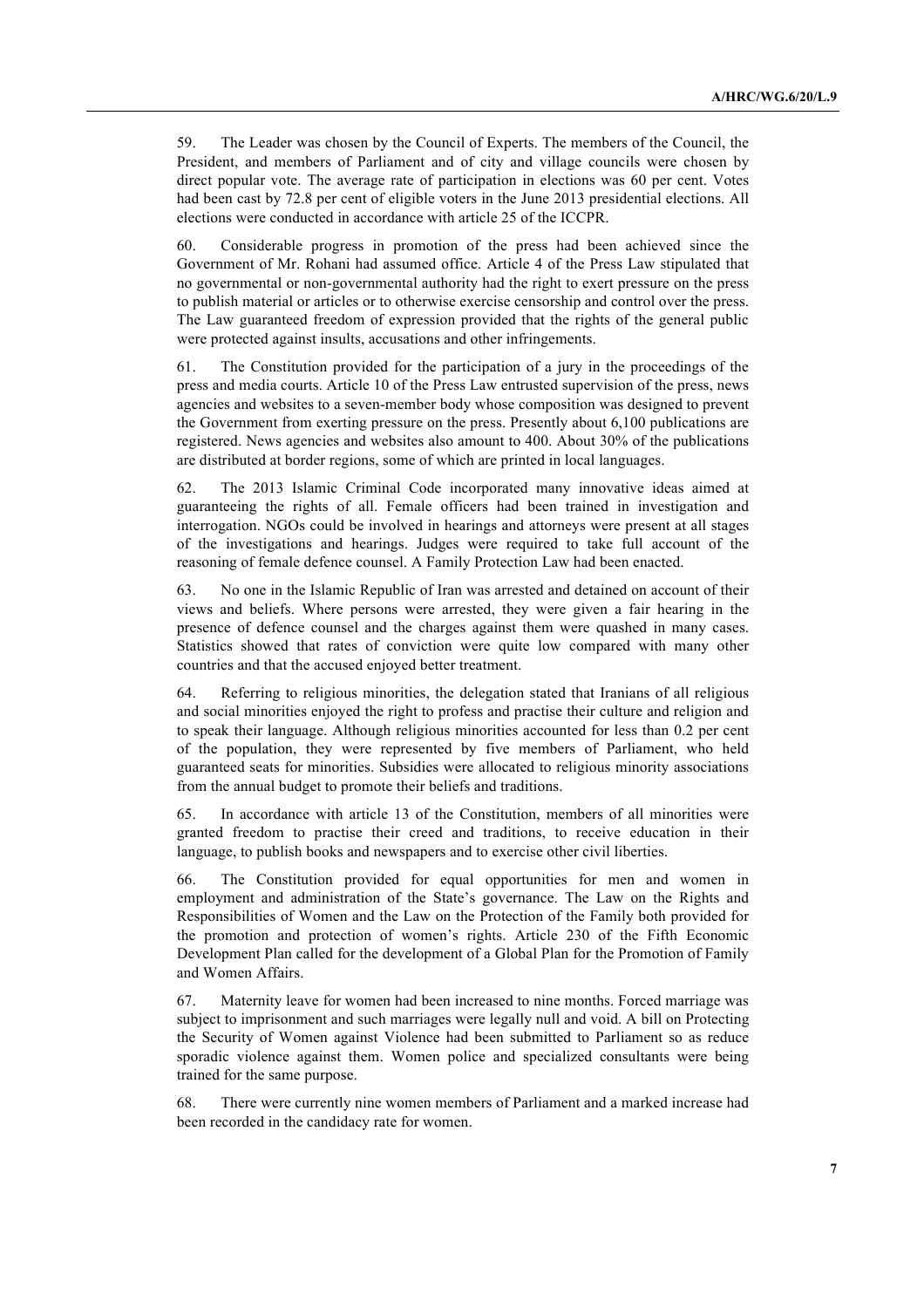69. Chad condemned the economic sanctions imposed on the country, which required assistance from the international community.

70. Chile was concerned by the lack of adequate protection and promotion for some human rights.

71. China called upon the international community to examine human rights in the country objectively.

72. Costa Rica was concerned by the use of the death penalty for minors.

73. Cuba noted the progress made by the country in areas including health and education.

74. Cyprus encouraged the Government to ensure functionality for monitoring and reporting mechanisms regarding the violations of children's rights.

75. The Czech Republic thanked the delegation for its informative interventions.

76. The Democratic People's Republic of Korea commended the achievements regarding economic, social and cultural rights.

77. Denmark was concerned by reported threats and discrimination towards minorities, particularly the Baha'i community.

78. Djibouti welcomed the fruitful exchanges between OHCHR and the Islamic Republic of Iran.

79. The State of Palestine noted measures to combat poverty, yet regretted poor health insurance coverage.

80. Eritrea noted ongoing challenges, including economic sanctions that impacted on citizens' well-being and economic rights.

81. Estonia urged cooperation with special procedures mechanisms and domestic protection for human rights defenders.

82. Ethiopia noted the promotion and protection of minority religious groups, including their participation in decision-making.

83. Finland regretted that Reyhaneh Jabbari's case had not been retried and condemned her execution.

84. France expressed concern about the justice system, and in particular recourse to the death penalty.

85. Germany asked about preventing early and forced marriage and progress on the Citizens' Rights Charter.

86. Ghana took note of the appointment of the focal point for CRC and the legislation to protect children's rights.

87. Greece requested information on the Charter of Citizens' Rights. Women's rights were of concern.

88. Guatemala noted the adoption of human rights national instruments. The constitutional definition of racial discrimination was of concern.

89. Hungary noted with concern the lack of improvements for religious and ethnic minorities.

90. Iceland noted the prevalence of the death penalty, and its application to children in particular.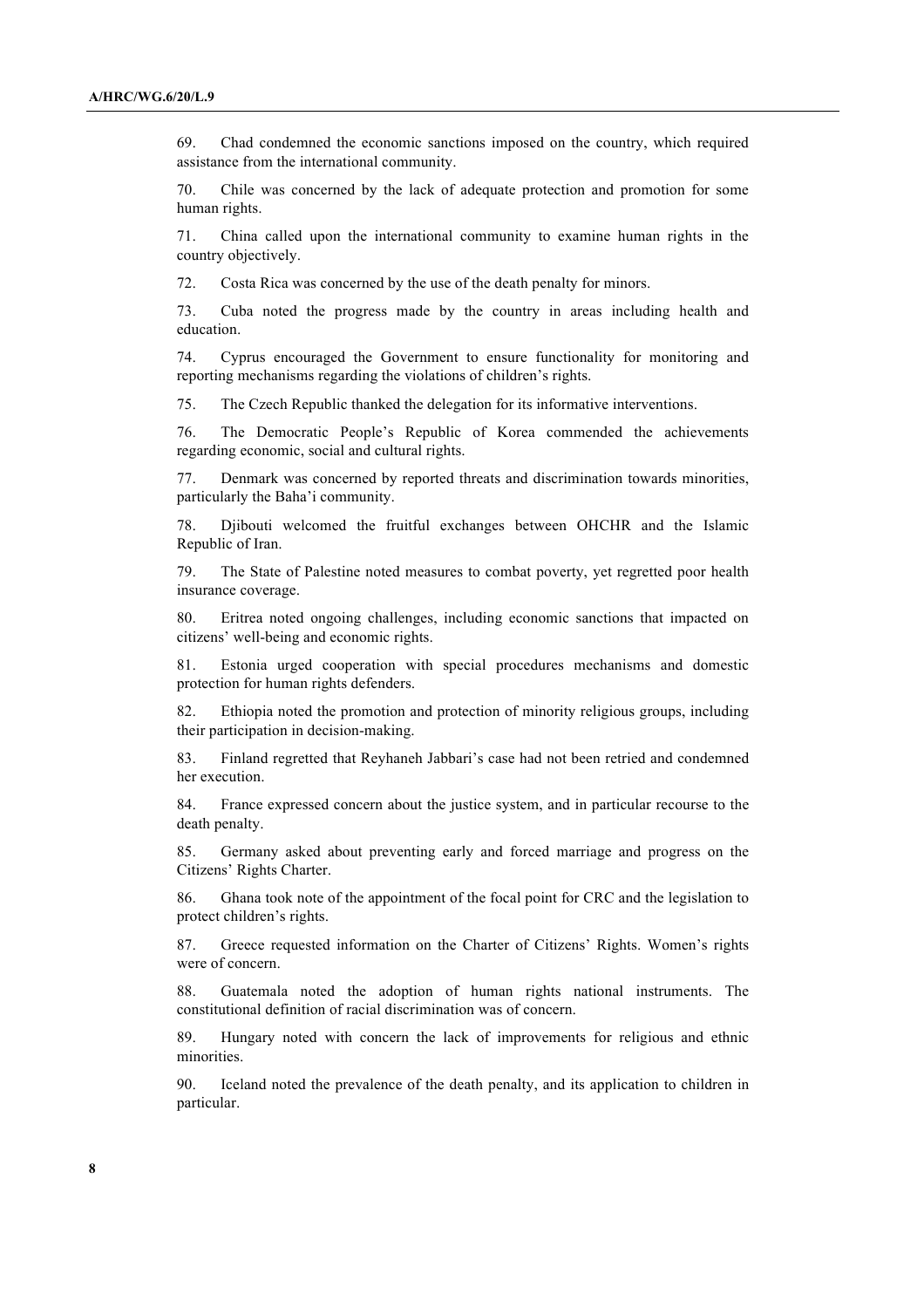91. India welcomed mechanisms and legislative reform towards protecting vulnerable persons, and cooperation with international mechanisms.

92. Indonesia appreciated the country's commitment to human rights, believing further progress could be made.

93. Iraq commended the adoption of a Statute on Methods of Monitoring Police Detention Centres.

94. Ireland was concerned about the situation of religious minorities, and use of the death penalty.

95. Israel regretted corporal punishment of children, gender-based violence and promotion of harmful marriage practices.

96. Italy noted the country's commitment with the UPR process.

97. Japan noted commitment towards human rights, women's participation in society and freedom of expression.

98. Kazakhstan appreciated measures on women's and children's rights; calling for strengthened cooperation with international instruments.

99. Kuwait welcomed the measures taken on behalf of persons with disabilities.

100. The Lao People's Democratic Republic noted efforts to protect vulnerable groups and eradicate poverty.

101. Latvia expressed concern that no special procedure had recently been invited to visit the country.

102. Lebanon commended action to protect the rights of women, children and persons with disabilities.

103. Lithuania commended the Charter of Citizens' Rights, expressing concern regarding systematic human rights violations.

104. Luxembourg noted the alarming use of capital punishment and violations of rights of religious minorities.

105. Malaysia commended progress regarding national legislation and policies, and encouraged efforts to establish an NHRI.

106. Mali welcomed efforts to implement previously accepted recommendations, and economic and social achievements.

107. Mauritania commended the drafting of a Comprehensive Plan for the Promotion of Women and Family Issues.

108. Montenegro noted legislative reform, improved status of persons with disabilities, and ratification of OP-CRC-SC.

109. Myanmar noted the early attainment of MDGs ahead of 2015.

110. The Netherlands firmly opposed the death penalty, and noted the lack of significant improvement.

111. New Zealand welcomed the country's engagement with the UPR process and cooperation on shared concerns.

112. Nicaragua noted legislative reform and attainment of MDGs, and warned against politicization of the UPR.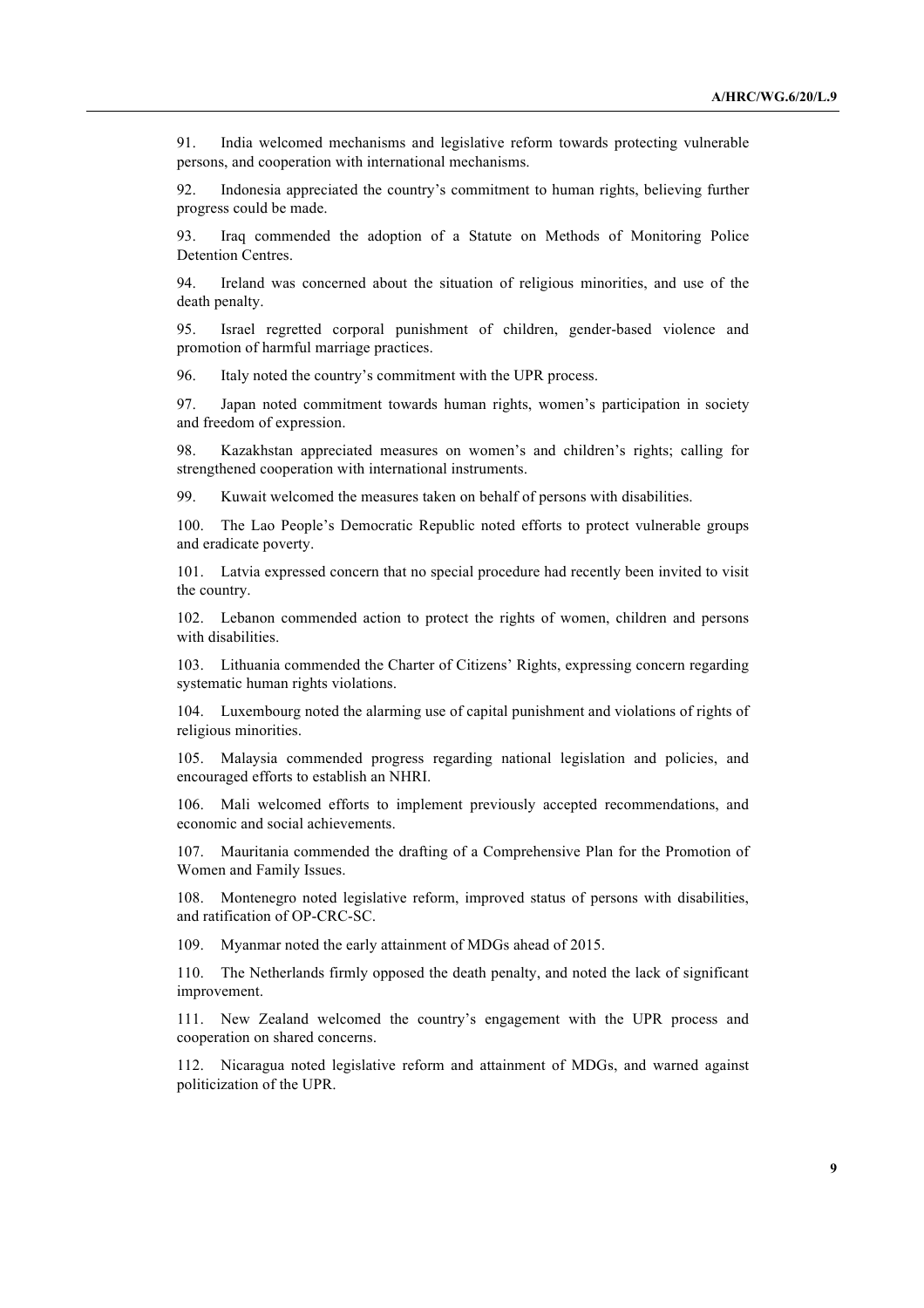113. Niger noted legislation to protect women, promote equality and provide social services; encouraging international cooperation.

114. Nigeria encouraged ongoing efforts towards improving children's rights, access to health and administration of justice.

115. Norway expressed concern regarding capital punishment, freedom of expression, and discrimination against religious minorities.

116. Oman commended the incorporation of MDGs in development plans and the enhancement of women's role in society

117. Pakistan commended progress regarding criminal procedure and child protection laws, judicial bodies and social policies.

118. Paraguay welcomed signature of OP-CRC-AC, noting national instruments and the need to protect women's rights.

119. Peru noted new polices and asked for information regarding the recognition criteria for religious minorities.

120. Poland encouraged cooperation with international instruments, expressing concern regarding executions and discrimination against vulnerable groups.

121. Portugal welcomed progress towards an NHRI, regretting gender discrimination, domestic violence and capital punishment.

Qatar commended the inclusion of human rights in school curricula and the organization of human rights training courses for Government officials.

123. The Republic of Korea welcomed drafting of the Charter of Citizen's Rights and legislative developments.

124. Romania noted updated legislation, requesting information on internal consultations for the Charter of Citizens' Rights.

125. The Russian Federation noted the new laws to protect children and measures to protect the familiy.

126. Senegal noted significant political, judicial and legislative progress, and advances in children's and women's rights.

127. Sierra Leone commended the Five Year Development Plan and encouraged abolition of the death penalty.

128. Singapore noted adoption of OP-CRC-AC and national laws, and encouraged continued international cooperation.

129. Slovakia encouraged progress on women's rights, the freedom of the media and access to information.

130. Slovenia welcomed the appointment of women to senior positions, but expressed concern at trafficking in women.

131. Uzbekistan commended legislative and institutional measures reforming the criminal procedural system.

132. Mexico welcomed the Charter of Citizens' Rights, legislation on nationality and progress in women's rights.

133. The head of delegation said that the Islamic Republic of Iran would take all recommendations seriously and submit a written reply to States that had asked specific questions.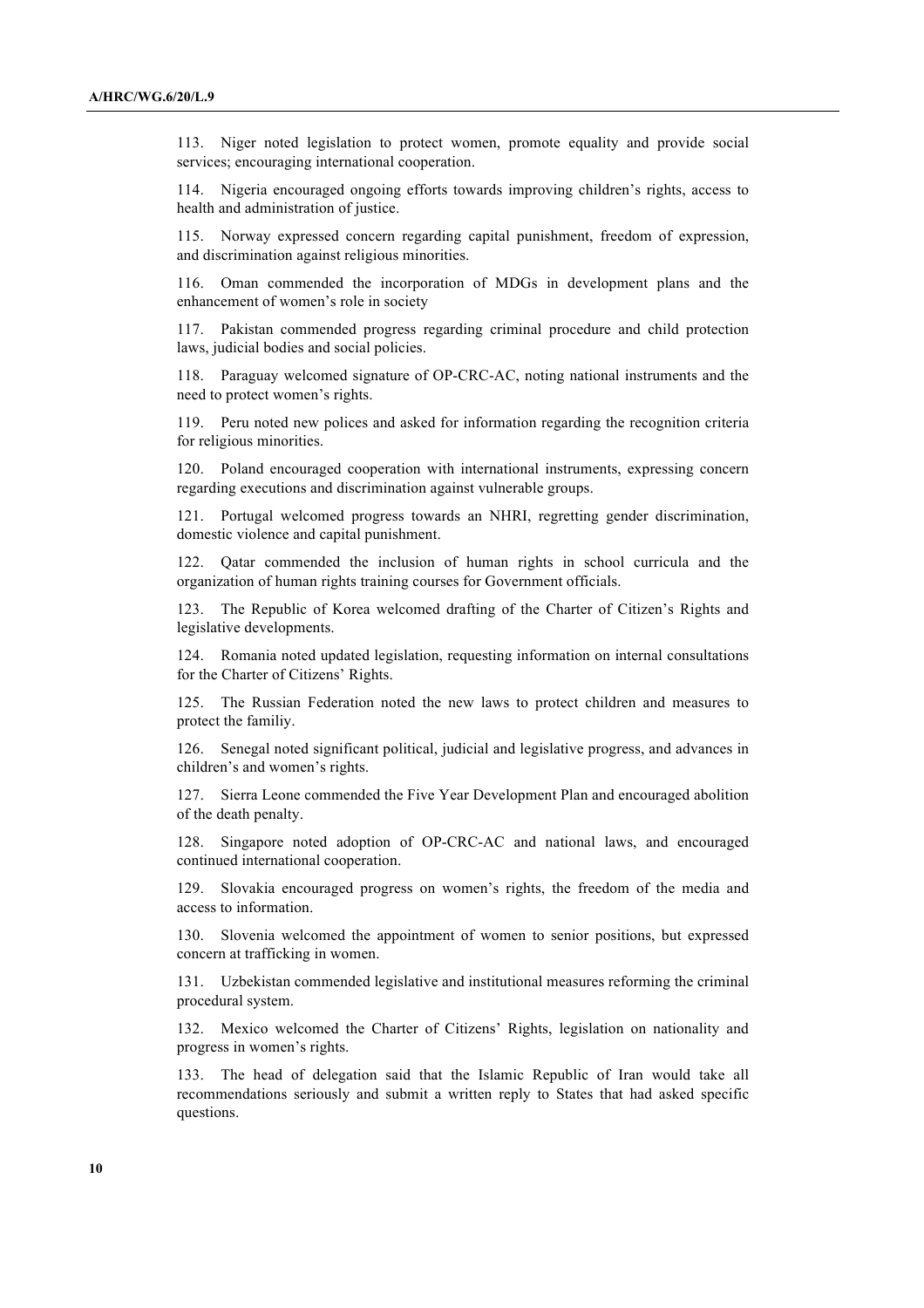134. With regard to the recent execution of Reihane Jabbari, the accused had been indicted with first-degree murder entailing the death penalty after about seven years of legal proceedings at all levels, during which she had been defended by counsel. Pursuant to the *qisas* system under Islamic criminal law, the closest relatives of the victim determined whether the death penalty should be executed. The judicial authorities had persistently attempted to persuade the victim's son to forgive the perpetrator, but he had refused, largely on account of the media propaganda, which had accused his father of violent rape, while the claim by the defence has not been established by the court.

With regard to homosexuality, he pointed out that homosexuality had been subject to prosecution in most Western countries in the not too distant past.

136. Minorities, including Baha'is, enjoyed a full range of opportunities and privileges under citizenship contracts. It was a paradoxical situation that certain States were perfectly willing to deprive the whole nation of Iran of basic rights through unwarranted and discriminatory sanctions, but were deeply concerned about the status of Baha'i citizens.

137. The head of delegation reiterated his objection to the imposition of specific lifestyles under the banner of human rights. The UPR should be based on impartiality and respect for multiculturalism.

#### **II. Conclusions and/or recommendations**∗∗

138. **The following recommendations will be examined by the Islamic Republic of Iran which will provide responses in due time, but no later than the 28th session of the Human Rights Council in March 2015:**

138.1. **Ratify the conventions, to which it is not yet a party (Niger);**

138.2. **Accede to the Second Optional Protocol to the International Covenant on Civil and Political Rights aimed at the abolition of the death penalty (Benin) / Ratify the ICCPR-OP2 (Portugal);**

138.3. **Accede to the CEDAW (Czech Republic);**

138.4. **Ratify CEDAW and CAT (The former Yugoslav Republic of Macedonia);** 

138.5. **Continue efforts to strengthen the legal framework, including by realising its commitment to ratify CEDAW and CAT (Indonesia);** 

138.6. **Consider ratifying CEDAW, CAT, ICRMW, ICCPR-OP2 and CPED (Sierra Leone);**

138.7. **Consider ratify the Convention on the Elimination of All Forms Discrimination against Women and its Optional Protocol and the Convention on the Protection of the Rights of All Migrants and the Members of Their Families (Burkina Faso);**

138.8. **Consider ratification or accession to the CEDAW, ICRMW, CAT, and ICPPED (Peru);**

138.9. **Ratify CEDAW and repeal all laws that permit gender discrimination (Iceland);**

Conclusions and recommendations will not be edited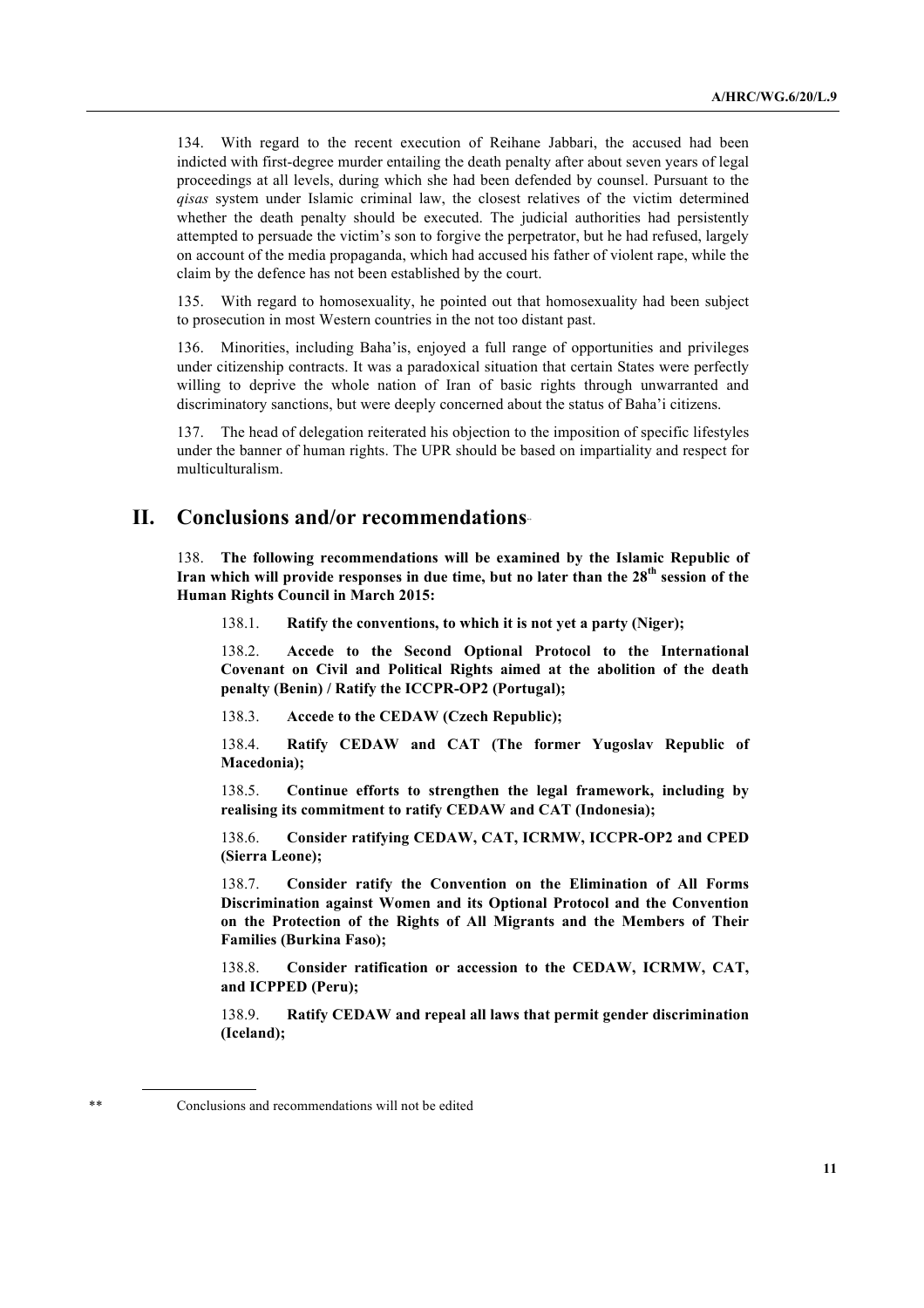138.10. **Ratify the Convention on the Elimination of All Forms of Discrimination against Women, the Convention against Torture and Other Cruel, Inhuman or Degrading Treatment or Punishment and its Optional Protocol (Estonia);**

138.11. **Ratify the Convention on the Elimination of All Forms of Discrimination against Women (Uruguay) (Ghana) (Poland);**

138.12. **Step up its efforts to ensure equal treatment of women and girls, particularly by ratifying the Convention to Eliminate all forms of Discrimination against women (Thailand);** 

138.13. **Accede to the Convention against Torture and its Optional Protocol (Czech Republic)/ Ratify the Convention against Torture and its Optional Protocol (Uruguay);**

138.14. **Ratify the Convention against Torture and Other Cruel, Inhuman or Degrading Treatment or Punishment (Ghana) (Guatemala) (Poland);**

138.15. **Ratify the Convention against Torture as soon as possible (Austria);**

138.16. **Sign and ratify the Convention against Torture (Spain);**

138.17. **Ratify core international human rights conventions, in particular the CAT and CEDAW conventions (Latvia);**

138.18. **Reconsider the general reservation on the Convention on the Rights of the Child with the aim of lifting it and fully accede to the three Optional Protocols to the CRC (Burkina Faso);**

138.19. **Reconsider its reservations to the Convention on the Rights of the Child (Ghana);**

138.20. **Consider the possibility of acceding to the International Convention on the Rights of Migrant Workers and Their Families (Egypt);**

138.21. **Ratify the International Convention for the Protection of All Persons from Enforced Disappearance (Uruguay) (Ghana);**

138.22. **Ratify the Rome Statute of the International Criminal Court (Estonia);**

138.23. **Ratify the Rome Statute of the International Criminal Court and fully align its national legislation with all obligations under the Rome Statute (Latvia);**

138.24. **Ratify and align its national legislation with the Rome Statute (Slovenia);**

138.25. **Strengthen its national legislation in accordance with the international treaties that it has ratified (Burkina Faso);**

138.26. **Continue to strengthen its domestic legal framework and implement its international human rights obligations (Singapore);** 

138.27. **Consider introducing specific provisions in the Islamic Penal Code about investigation, prosecution and punishment of perpetrators of domestic violence (Portugal);**

138.28. **Make all efforts to guarantee and to protect the rights and freedoms enshrined in the international instruments the country is a party to (The former Yugoslav Republic of Macedonia);**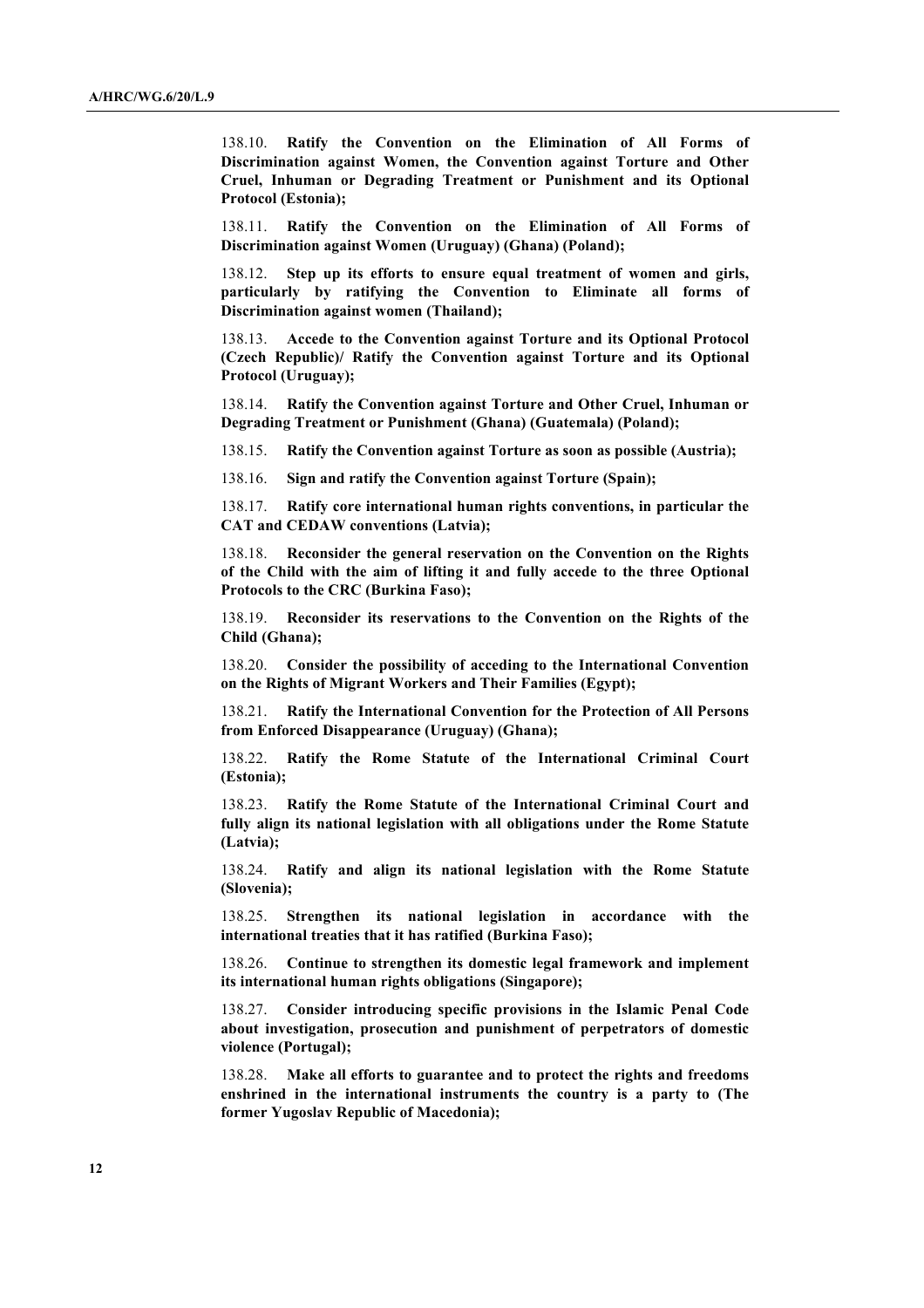138.29. **Accelerate the exercise to finalise the Charter of Citizen's Rights in order to enhance its human rights institutional framework (Zimbabwe);** 

138.30. **Intensify its efforts in the area of institutional and legislative development (Angola);**

138.31. **Continue its efforts to strengthen the framework for the protection and promotion of human rights (Kazakhstan);** 

138.32. **Proceed with the Bill for the establishment of the National Human Rights Institutions (South Africa);** 

138.33. **Continue to strengthen its national human rights mechanisms, including through finalising the process aimed at ensuring the conformity of the National Human Rights Institution with the Paris Principles (Egypt);**

138.34. **Continue its efforts for the establishment of the National Human Rights Institution (Sudan);** 

138.35. **Speed up the procedures concerning the establishment of a national human rights institution in accordance with the Paris Principles (Tunisia);** 

138.36. **Establish promptly an independent national human rights institution in conformity with the Paris Principles (Chile);**

138.37. **Continue strengthening institutional frameworks, including by finalising the bill on an NHRI in line with Paris Principles and the National Strategic Action Plan on Human Rights (Indonesia);** 

138.38. **Establish an NHRI in conformity with the Paris Principles and provide it with the resources it requires for the effective performance of its functions (Mauritania);**

138.39. **Establish the National Human Rights Commission in conformity with the Paris Principles (Niger);**

138.40. **Promptly approve legislation establishing a NHRI in full compliance with the Paris Principles (Portugal);**

138.41. **Complement the efforts necessary to the establishment of the National Human Rights Institution in line with Paris Principles (Qatar);**

138.42. **Establish an independent national human rights institution in line with the Paris Principles and provide it with adequate human and financial resources (Republic of Korea);** 

138.43. **Expedite the creation of a national human rights institution in line with the Paris Principles (Sierra Leone);**

138.44. **Continue implementation of established programmes for socioeconomic development of the country which contribute to the protection of human rights and complete the development of the national strategic plan of action in the field of human rights (Belarus);**

138.45. **Continue to pursue the adoption and implementation of administrative measures aimed at the promotion and protection of the rights of the child (Pakistan);**

138.46. **Continue defending the rights of its people to address the imposed economic sanctions (Sudan);**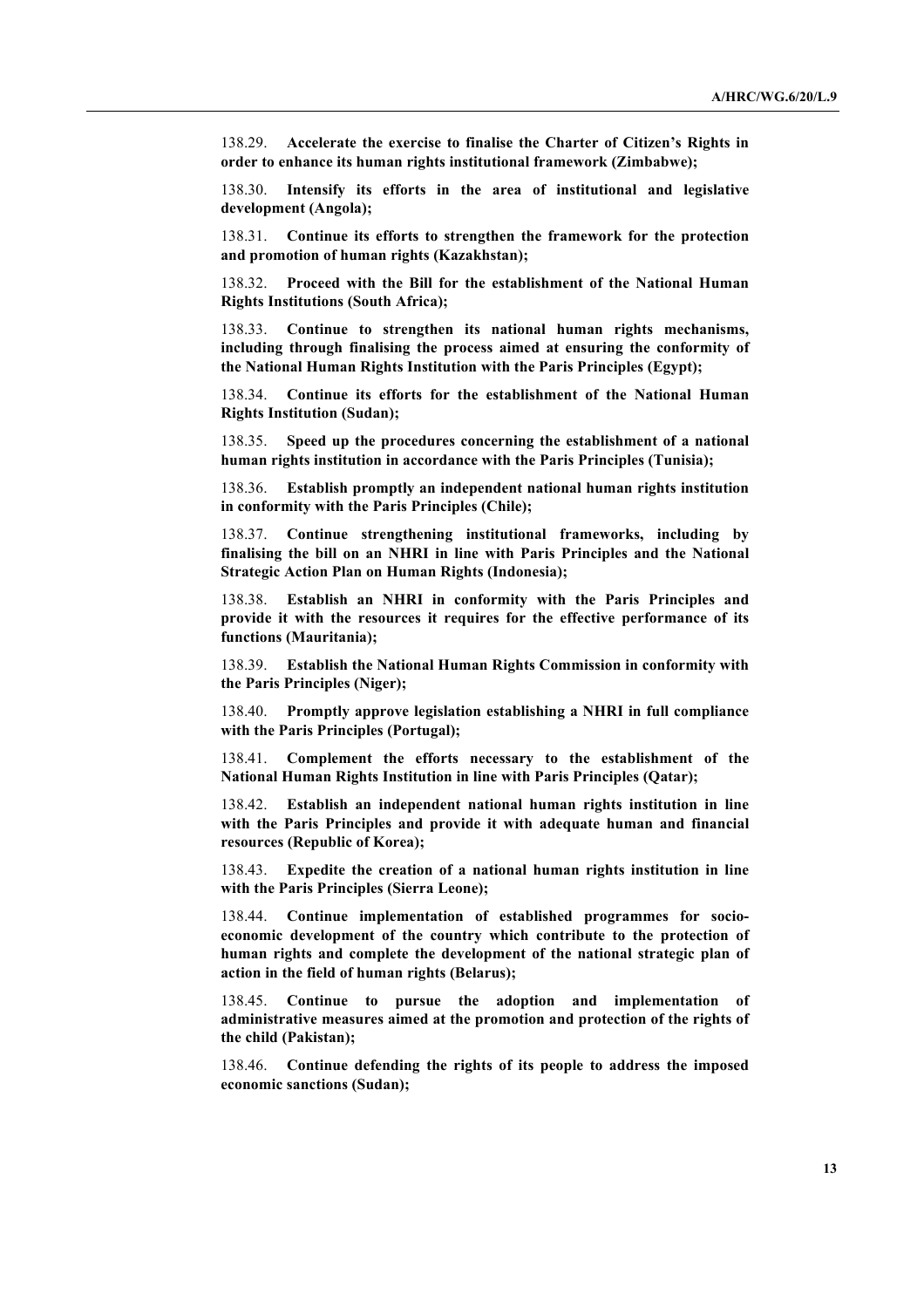138.47. **Continue efforts to highlight the negative repercussions of both terrorism and unilateral coercive measures on national development plans and on the enjoyment of basic human rights of its citizens (Syrian Arab Republic);** 

138.48. **Continue to allocate more resources in the area of sport for all youth (Sri Lanka);** 

138.49. **Continue to expand its successful awareness programs on human rights (Venezuela (Bolivarian Republic of));** 

138.50. **Continue its policies and initiatives aimed at the promotion of dialogue, cooperation and tolerance between different cultures and religions of the national minorities of Iran (Armenia);**

138.51. **The dialogue and cooperation in the field of the promotion and protection of human rights (Benin);**

138.52. **Keep denouncing unilateral coercive measures in all possible scenarios (Cuba);** 

138.53. **Strengthen and expand interreligious and intercultural dialogue (Lebanon);**

138.54. **Fully comply with its binding international human rights obligations in light of Iran's commitment towards improving the overall human rights situation in the country (New Zealand);**

138.55. **Promote increased cooperation with the international community (Senegal);**

138.56. **Continue the international cooperation and dialogue with the aim to improve the socio-economic circumstances of its people (Singapore);** 

138.57. **Take appropriate measures to develop an environment conducive to the empowerment of civil society (Algeria);**

138.58. **Encourage and strengthen cooperation and coordination with civil society and the NGOs in the field of human rights (Angola);**

138.59. **Continue to strengthen the cooperation between the state and civil society organizations involved in human rights education (Venezuela (Bolivarian Republic of));** 

138.60. **Work further on human rights education to public servants and law enforcement bodies (Ethiopia);**

138.61. **Continue to train law enforcement officials and to raise awareness on all human rights issues (Indonesia);** 

138.62. **Pursue to further its policies regarding human rights education and training for law enforcement officials (Pakistan);**

138.63. **Further expand and promote human rights education and training programmes (Armenia);**

138.64. **Increase efforts to further develop human rights education (Uzbekistan);**

138.65. **Continue its cooperation with the UN and international organizations and overcome the remaining constraints and challenges (Lao People's Democratic Republic);**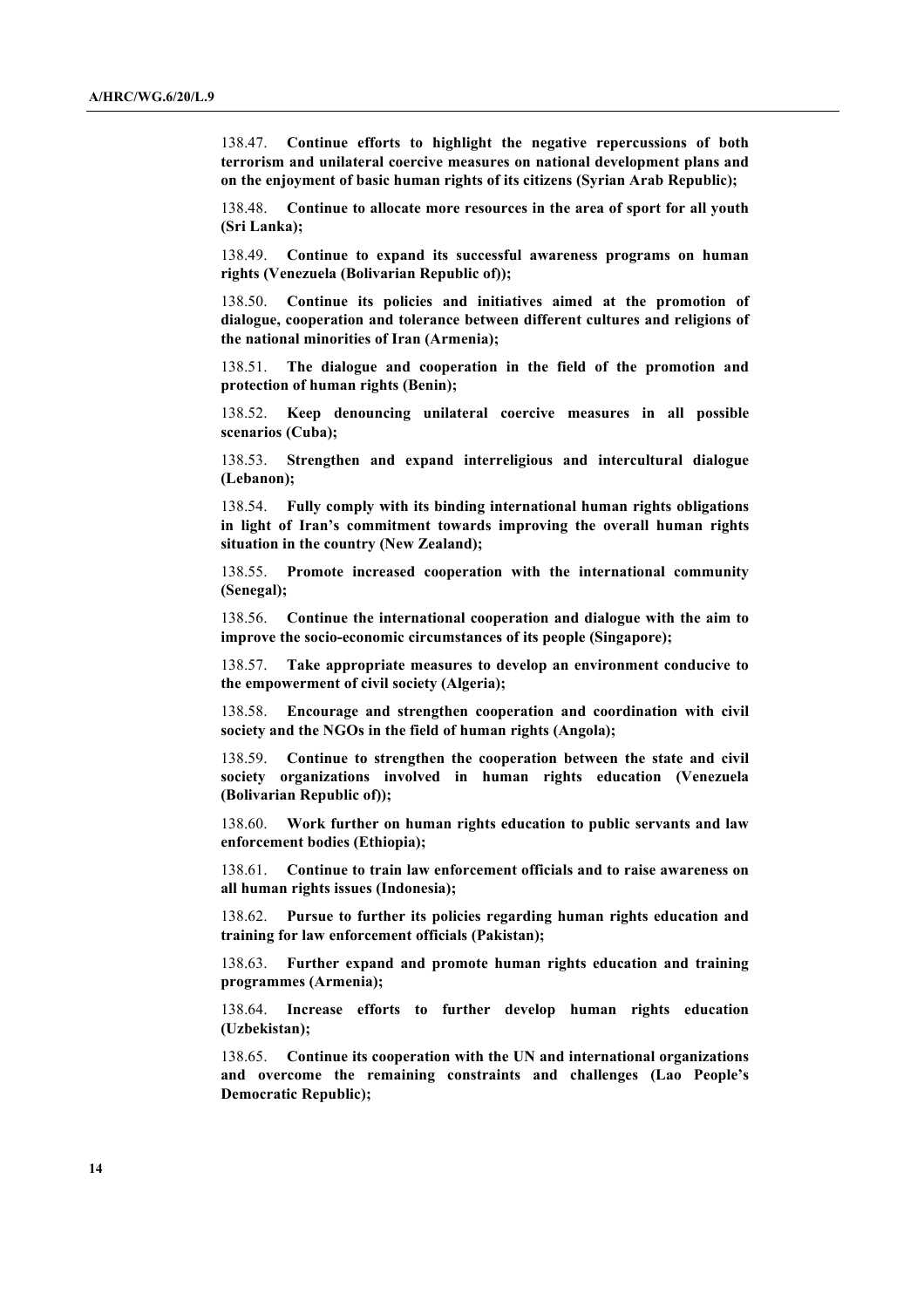138.66. **Fulfil its promises of a more open society through the implementation of the recommendations it endorsed in 2010 (Norway);**

138.67. **Cooperate with human rights protection mechanisms (Paraguay);**

138.68. **Continue to cooperate with the UN human rights mechanisms within the framework of implementation of the ratified international instruments (Uzbekistan);**

**136.69. Take necessary steps to implement the commitment extended to special procedures by accepting pending visit requests (Latvia);**

138.70. **Give immediate and unfettered access to the UN Special Rapporteur on the situation for human rights in Iran (Sweden);** 

138.71. **Invite the Special Rapporteur on the Situation of Human Rights in Iran to visit the country and provide him with access to appropriate officials, facilities, and prisoners (United States of America);** 

138.72. **Cooperate fully with the UN human rights mechanisms, including by inviting the Special Rapporteur on the situation of human rights in Iran to the country (Australia);**

138.73. **Fully cooperate with and allow visits of the UN Special Rapporteurs (Bosnia and Herzegovina);**

138.74. **In line with its standing invitation to Special Procedures, engage with and accept visits of Special Procedures (Brazil);**

138.75. **Facilitate soon as possible the visits requested by the Special Procedures of the Human Rights Council (Costa Rica);**

138.76. **Cooperate with all UN Special Procedures mandate holders who wish to visit Iran (Germany);**

138.77. **Continue to cooperate with the Special Rapporteur on the situation of human rights in the Islamic Republic of Iran with the aim of having greater cooperation and consultation with the Government (Guatemala);** 

138.78. **Cooperate fully with UN experts and rapporteurs, including the Special Rapporteur on human rights in Iran, in line with the standing invitation issued by the Government (Hungary);**

138.79. **Cooperate with the Special Rapporteur and other UN special procedures mandate-holders (Lithuania);**

138.80. **Issue a standing invitation to the HRC Special Procedures (Peru) (Poland);**

138.81. **Positively consider visit requests of mandate holders, in particular the request of the Special Rapporteur on the human rights situation in the country (Portugal);**

138.82. **Carry out constructive and cooperative engagement with the Special Procedures including the Special Rapporteur on the situation of human rights in Iran (Republic of Korea);** 

138.83. **Cooperate with the special procedures of the Human Rights Council, including the Special Rapporteur on the situation of human rights in Iran (Romania);**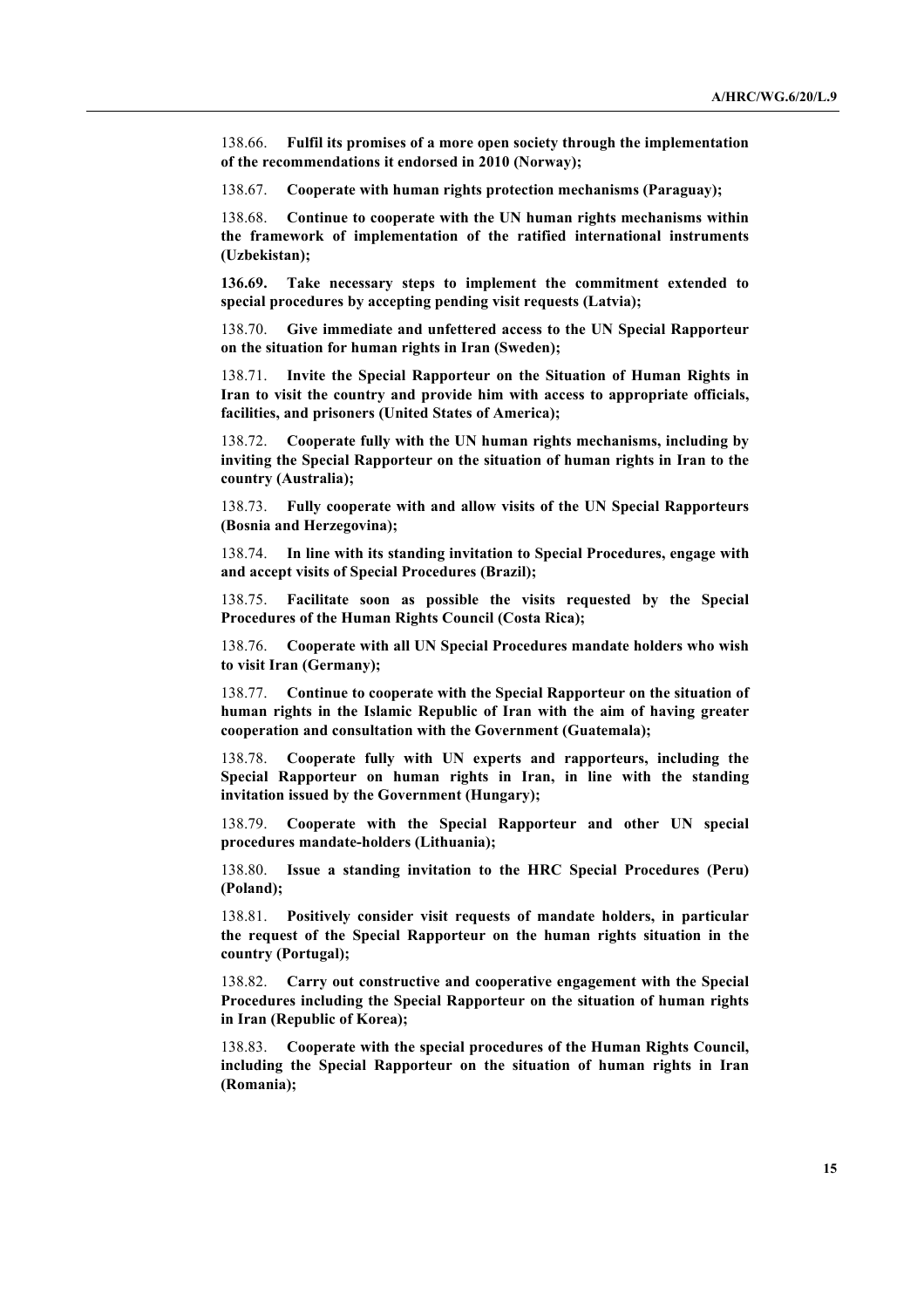138.84. **Extend a standing invitation to all special procedures and particularly allow the entry of the Special Rapporteur on the situation of human rights in Iran (Slovenia);**

138.85. **Continue its cooperation with OHCHR and explore new avenues for human rights cooperation (India);**

138.86. **Continue and strengthen the cooperation with the Office of the High Commissioner for Human Rights (Iraq);**

138.87. **Facilitate social inclusion of women to prevent violence against women and children as well as discrimination based on sex and social status by improving domestic mechanisms and the adoption of legislative measures for the social integration of women (Tajikistan);**

138.88. **Continue its national policy to promote equal opportunities and treatment with respect to employment (Sri Lanka);** 

138.89. **Adopt a general law against discrimination (Benin);**

138.90. **Reform laws that contain discriminatory provisions (Bosnia and Herzegovina);**

138.91. **Take measures to ensure equal access of women to higher education and professional life, including by repealing the restrictions on female students and by lifting bans on women in certain professions (Germany);**

138.92. **Take adequate measures, such as the ratification of CEDAW, to enhance the equal role of women in society, in particular, in political, economic, social and cultural life, including sports (Greece);**

138.93. **Intensify efforts for the enhancement of the cultural, social and economic rights of women, children and people with disabilities (Lebanon);**

138.94. **Continue its national policy in promoting equal opportunity with respect to employment (Eritrea);**

138.95. **Intensify efforts to ensure that women and girls receive the same treatment than men and boys (Uruguay);** 

138.96. **Amend national legislation that discriminates on the basis of gender, religion, political thought or sexual orientation (Uruguay);** 

138.97. **Continue with the measures to improve the status of women in society (Venezuela (Bolivarian Republic of));** 

138.98. **Continue its efforts to implement the comprehensive program to protect the rights and empowerment of women (Yemen);** 

138.99. **Continue efforts to promote and protect the rights of women and children (Algeria);**

138.100. **Ensure equal rights and opportunities for women and girls (Austria);**

138.101. **Intensify efforts to create more employment opportunities for all, including the women population (Bhutan);**

138.102. **Take additional steps to improve gender equality and enhance women position in marriage, divorce, nationality, custody of children and inheritance (Bosnia and Herzegovina);**

138.103. **Facilitate women's access to justice and employment (Djibouti);**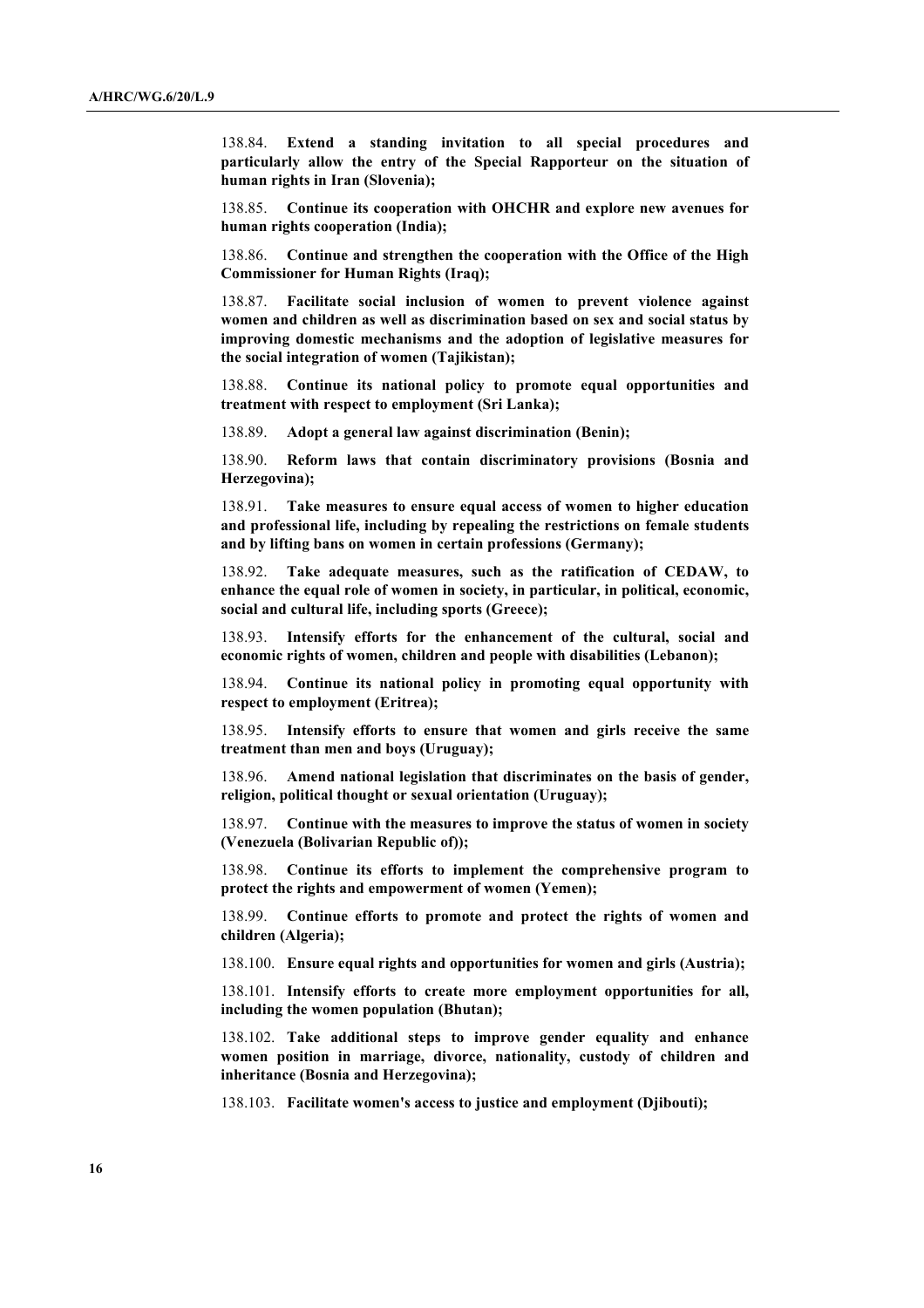138.104. **Continue improving women's empowerment programmes in the country (Ethiopia);**

138.105. **Ensure equal treatment of women in law and practice in line with the relevant recommendations of the Human Rights Committee (Latvia);**

138.106. **Take all steps necessary to reform the discriminatory provisions of penal and civil laws against women (New Zealand);**

138.107. **Continue efforts to improve and strengthen women's status in society (Pakistan);**

138.108. **Continue the endeavours to enhance the rights of women, children and persons with disabilities (Qatar);**

138.109. **Continue to protect vulnerable groups such as women (Senegal);** 

138.110. **Continue to take measures to strengthen mechanisms for the protection of the rights of women and children (Uzbekistan);**

138.111. **Adopt provisions to prevent all forms of discrimination against women and girls and, in particular, promote access to higher education for members of the Bahai community and other religious minorities (Chile);**

138.112. **Continue working so that Iranian women have the right to transmit their nationality to their children (Guatemala);** 

138.113. **Continue to work on the creation of a national legal framework for the protection of minorities, including immigrants and refugees, thus protection from violence and appropriate treatment within society (Tajikistan);**

138.114. **Strengthens measures aimed at the protection of Religious Minorities in accordance with Article 13 and 14 of its Constitution (South Africa);** 

138.115. **Uphold its religious freedom obligations and release those imprisoned for their religious beliefs, such as Pastor Saeed Abedini, and protect the rights of all individuals to manifest their religious beliefs (United States of America);** 

138.116. **Consider strengthening existing arrangements in order to promote equality of religious communities no belonging to Islam, and of LGBT persons through the repeal or amendment of laws that allow for prosecution or punishment (Argentina);**

138.117. **Take all necessary measures to protect ethnic and religious minorities from all forms of discrimination (Bahrain);**

138.118. **Guarantee the full enjoyment by all minorities of all their social, cultural and political rights, especially their right to education (Bahrain);**

138.119. **Adopt policies and mechanisms to avoid that members of any religious minority suffer from any kind of discrimination or human rights violation for exerting their right to worship according to their faith (Brazil);**

138.120. **Take all necessary measures to ensure the protection and nondiscrimination of religious minorities, including by immediately ending production of government-controlled media programmes spreading misinformation about religious minorities and inciting hatred against them (Denmark);**

138.121. **Take urgent legislative, as well as practical steps beyond those cited in the national UPR report to protect the rights of religious and ethnic minorities (Hungary);**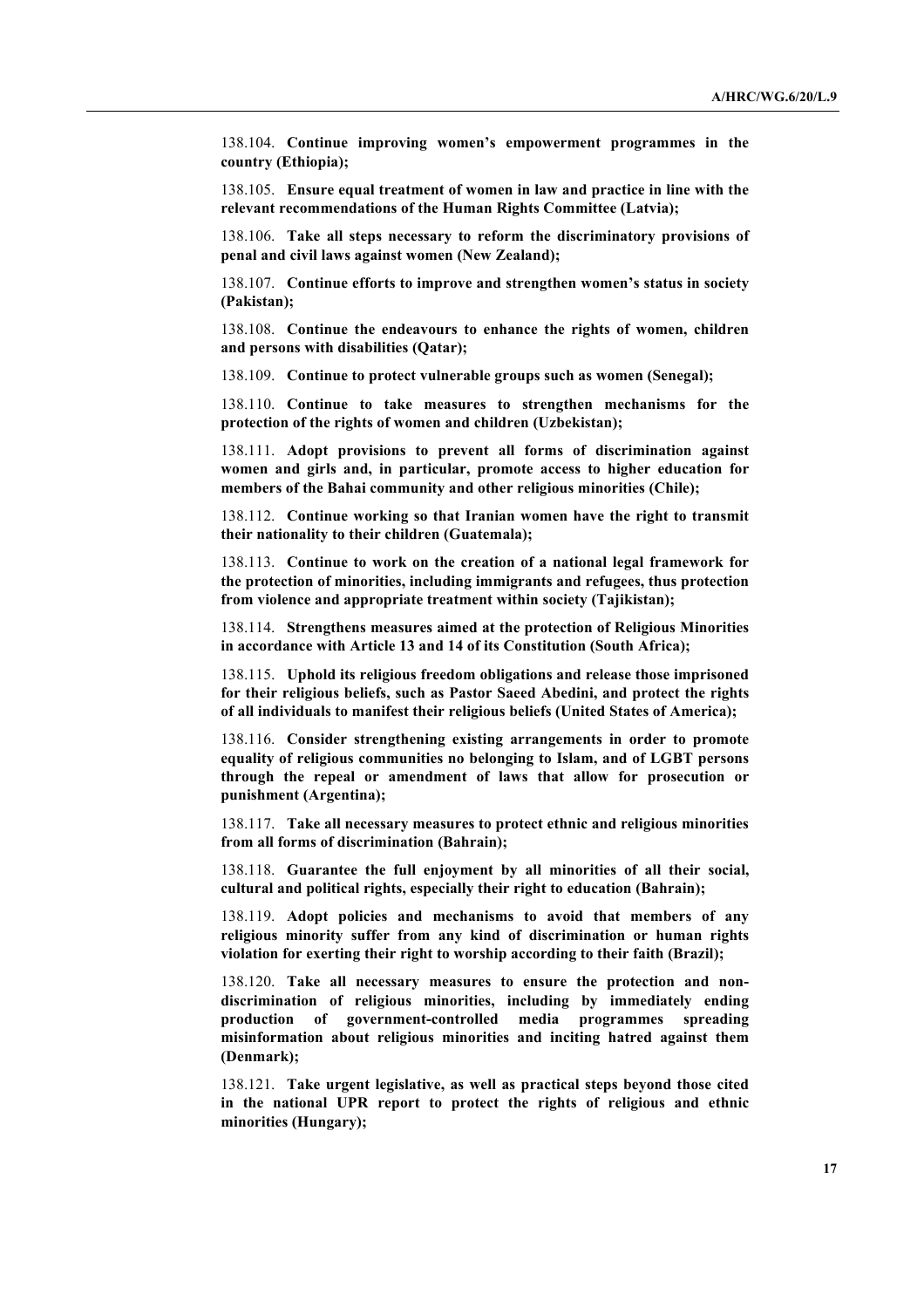138.122. **Implement previous recommendations that guarantee the protection of the civil and political rights of all minority groups (Iceland);**

138.123. **Review its policies discriminating against students on account of their faith, ensure that the trials of members of religious minorities are conducted in a fair and transparent manner, and accord them the full rights of citizens of Iran (Ireland);**

138.124. **Enhance efforts to concretely recognize equal rights to all Iranian citizens, irrespective of their religious affiliation, including the rights to promote their religion, to change religion, to complete university studies and to be hired as civil servants or members of the armed forces (Italy);**

138.125. **Put an end to acts of repression against ethnic and religious minorities, in particular Baha'is, and take effective measures to put an end to discriminatory policies against them (Luxembourg);**

138.126. **Eliminate reported discrimination against religious minorities such as the Bahai's and offer better legal protection to such communities (Sierra Leone);**

138.127. **Take all appropriate measures to end discrimination and intimidation against persons belonging to ethnic and religious minorities (Slovakia);**

138.128. **Take measures to ensure non-discrimination in law and in practice against ethnic and religious minorities, including arbitrary detention and exclusion from higher education and government employment, as well as governmental interference in private employment, against persons belonging to the Baha'i community (Sweden);** 

138.129. **Cease all discrimination against members of religious and ethnic minorities, including Baha'is, Dervishes, Christians, Ahwazi Arabs, Balochs and Kurds, and ensure respect for freedom of religion (Australia);**

138.130. **End discrimination in law and practice against all religious and ethnic minorities such as Baha'is, Sufi, Kurds and Sunni Arabs, and ensure full protection of their rights (Austria);**

138.131. **Review its legislation and policy so as to ensure freedom of religion of persons belonging to religious minorities, including Baha'i, as well as protection of their other human rights without any discrimination (Czech Republic);**

138.132. **Put an end to discrimination and repression against people because of their ethnic and religious affiliation, including Baha'is, Kurds, Ahwazis and Christians (France);**

138.133. **End discrimination in law and practice against religious and ethnic minorities, including the Bahai community (Lithuania);**

138.134. **Take steps to prevent discrimination and incitement to hatred against the Baha'i or any other ethnic or religious minority, regardless of whether it is officially recognized (Mexico);** 

138.135. **Outlaw forced or coerced sterilisation, sex reassignment surgeries and reparative therapies imposed without, free and informed consent (Iceland);**

138.136. **End discrimination on the basis of sexual orientation (Canada);**

138.137. **Engage in order to address any form of discrimination against LGBTI people and in particular to prevent any practice which can harm their**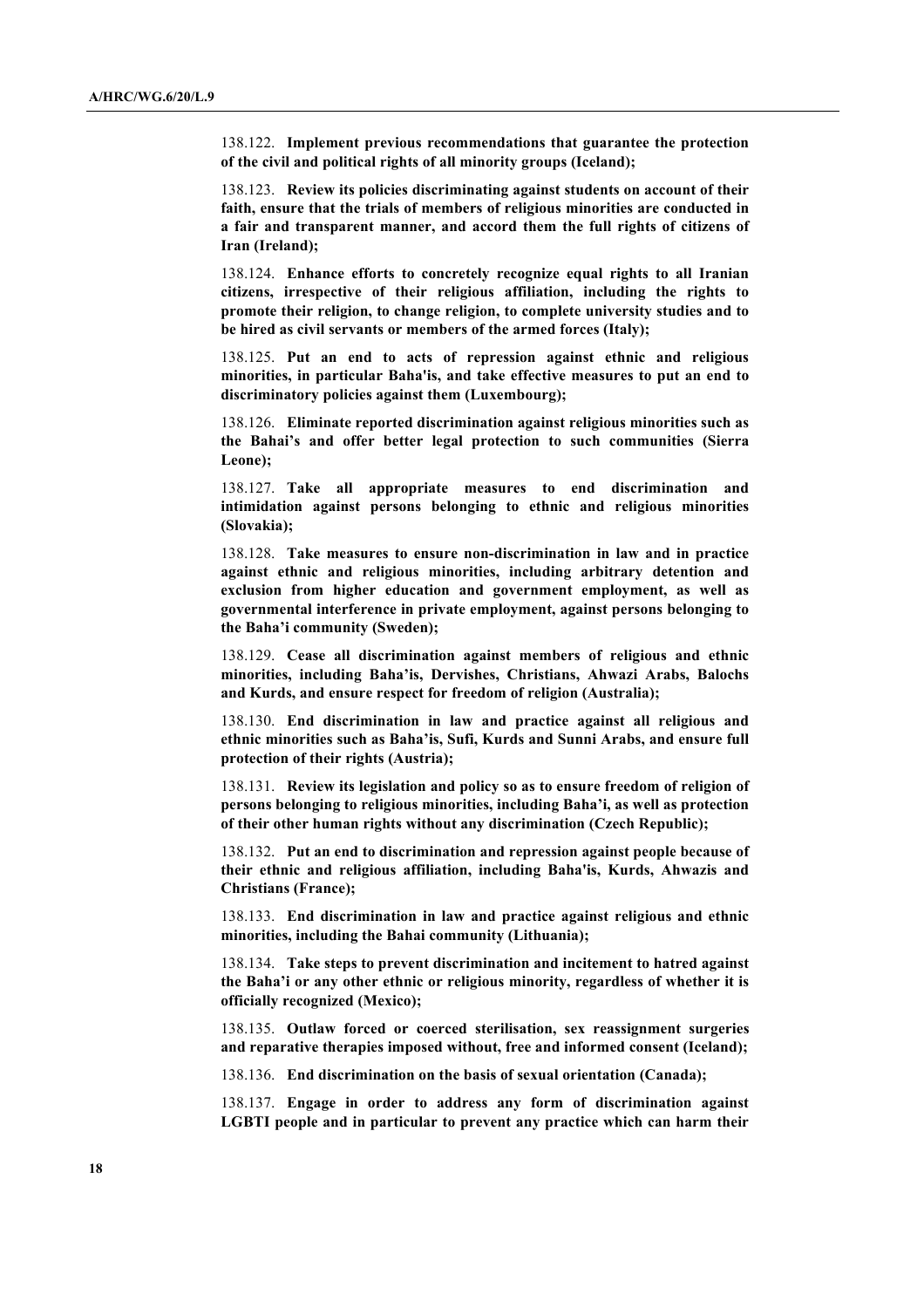**dignity, such as unnecessary sex reassignment surgery, especially when carried out without duly informed consent (Italy);**

138.138. **Repeal the provisions from its Penal Code which criminalize consensual same-sex activities between adults (Spain);** 

138.139. **Repeal laws criminalising consensual sexual conduct between samesex adults (Iceland);**

138.140. **Revise legislative provisions that legalise abuse, persecution, sexual violence and arrest of LGBTI persons (Iceland);**

138.141. **Abolish all legislation resulting in discrimination, prosecution and punishment of people based on their sexual orientation or gender identity (Israel);**

138.142. **Repeal all legislative provisions which lead to discriminations based on sexual orientation and declared or perceived gender identity of persons (Luxembourg);**

138.143. **Pay attention to cases of violence and discrimination based upon sexual orientation, in particular against LGBT persons, both in law and in practice (Chile);**

138.144. **Amend the Penal Code to exclude drug-trafficking related crimes from those punished by the death penalty (Spain);** 

138.145. **Consider the cases of all prisoners condemned to death with a view to commuting their sentences and respect their right to challenge the legality of the detention before a tribunal in compliance with international law (Switzerland);** 

138.146. **Revise the Islamic Penal Code to ensure consistency with its international obligations, including article 6 of the ICCPR, so that the death penalty is reserved for most serious crimes, never imposed for crimes committed by persons below eighteen years of age, and never imposed arbitrarily (Canada);**

138.147. **Abolish the death penalty (Luxembourg);** 

138.148. **Consider abolishing the death penalty and ratifying the Rome Statute of the International Criminal Court at its earliest convenience (Cyprus);**

138.149. **Amend all laws and practices to ensure that no person under the age of 18 at the time of the crime can be sentenced to death (Belgium);**

138.150. **Establish a formal moratorium on the death penalty, and in particular cease all planned execution of juvenile offenders and prohibit the imposition of the death penalty for crimes committed by minors (Australia);**

138.151. **Immediately declare an official moratorium on executions, particularly for minors at the time of the crime (Belgium);**

138.152. **Abolish the death penalty at least for juvenile perpetrators (Czech Republic);**

138.153. **Put a complete moratorium on the use of the death penalty and, short of such a decision, prohibit the death penalty for juvenile offenders and abandon the practice of public executions (Hungary);**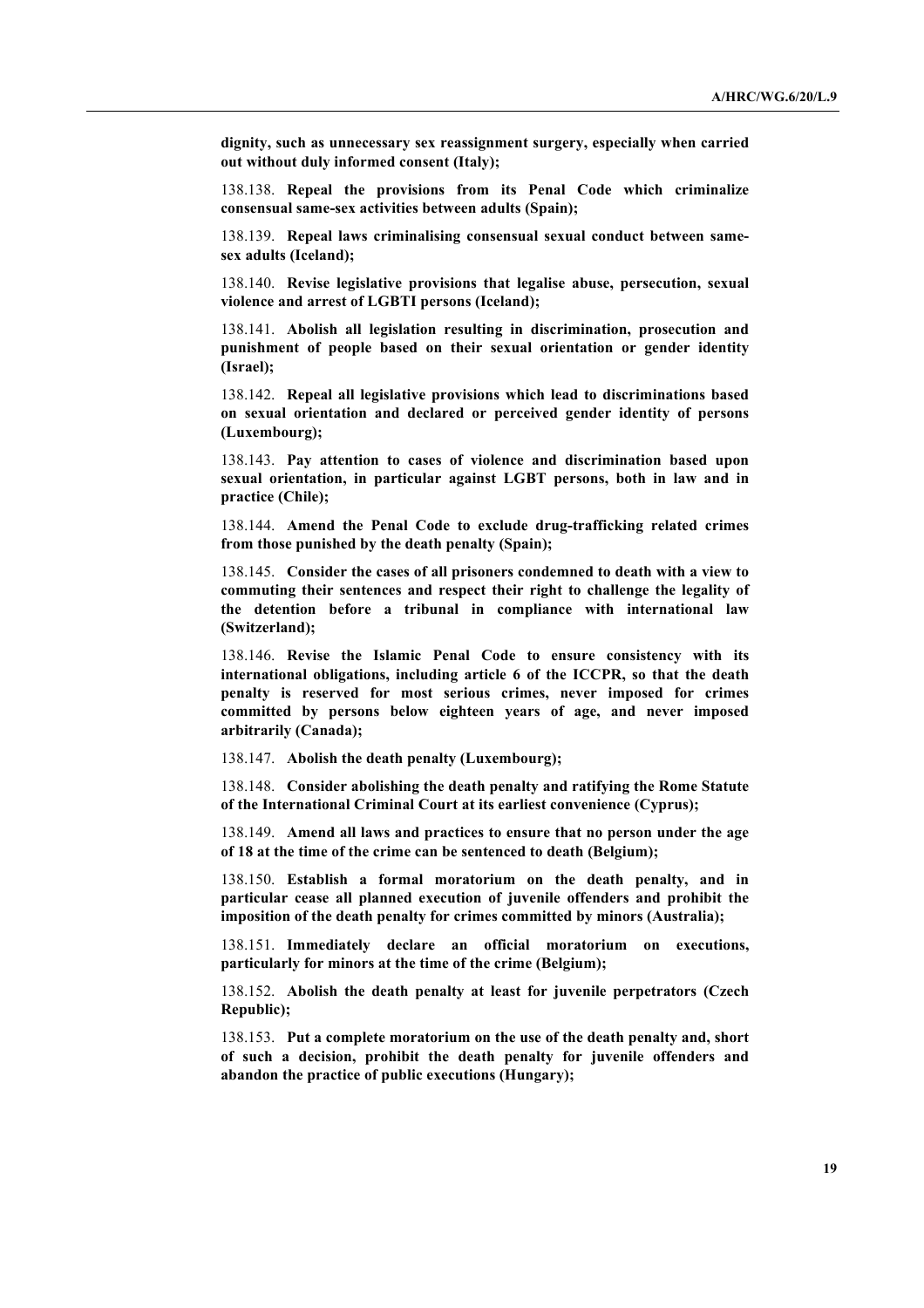138.154. **Outlaw the death penalty for persons convicted of crimes committed before the age of 18, without exception, and implement a moratorium on all executions (Iceland);**

138.155. **Establish a moratorium on executions with a view to abolishing the death penalty, and guarantee that no individual under the age of 18 at the time of their alleged crime is sentenced to death, in line with its obligations under the Convention on the Rights of the Child (Ireland);**

138.156. **Ban executions of juvenile offenders, while at the same time providing for alternative punishments in line with the new Iranian Penal Code (Italy);**

138.157. **Establish a moratorium on the use of the death penalty with a view to its abolition and commute all death sentences for persons under the age of 18 (Lithuania);**

138.158. **As a first step, end the executions of minors, in accordance with the commitment made by Iran under the International Covenant on Civil and Political Rights as well as the Convention on the Rights to the Child (Luxembourg);**

138.159. **Take immediate measures to abolish the death penalty for crimes committed by persons when they were under the age of 18, and place a moratorium on public executions (Norway);**

138.160. **Abolish the death penalty for those under 18 (Paraguay);** 

138.161. **Prohibit the application of the death penalty to minors at the time of the offense (Spain);** 

138.162. **Issue an immediate moratorium on the use of death penalty for juveniles and for crimes that do not meet the most serious crimes standards under international law (United Kingdom of Great Britain and Northern Ireland);** 

138.163. **Urgently establish a moratorium on the use of death penalty (The former Yugoslav Republic of Macedonia);** 

138.164. **Take all the necessary measures to establish a moratorium on the death penalty as a first step towards its total abolition (Uruguay);**

138.165. **Consider establishing a formal moratorium on executions of persons condemned to death and examine the possibility of abolishing the death penalty (Argentina);**

138.166. **Establish an official moratorium on executions, in particular executions of juvenile offenders who were under the age of 18 at the time of the alleged crime, with a view to reviewing all cases of juvenile prisoners on death row (Austria);**

138.167. **Pronounce a moratorium on the use of the death penalty with a view to its prompt abolition (Costa Rica);**

138.168. **Extend a moratorium on the death penalty and abolish the death penalty; and ratify the Second Optional Protocol to ICCPR (Estonia);**

138.169. **Cease executions and establish a moratorium with a view to abolishing the death penalty (France);**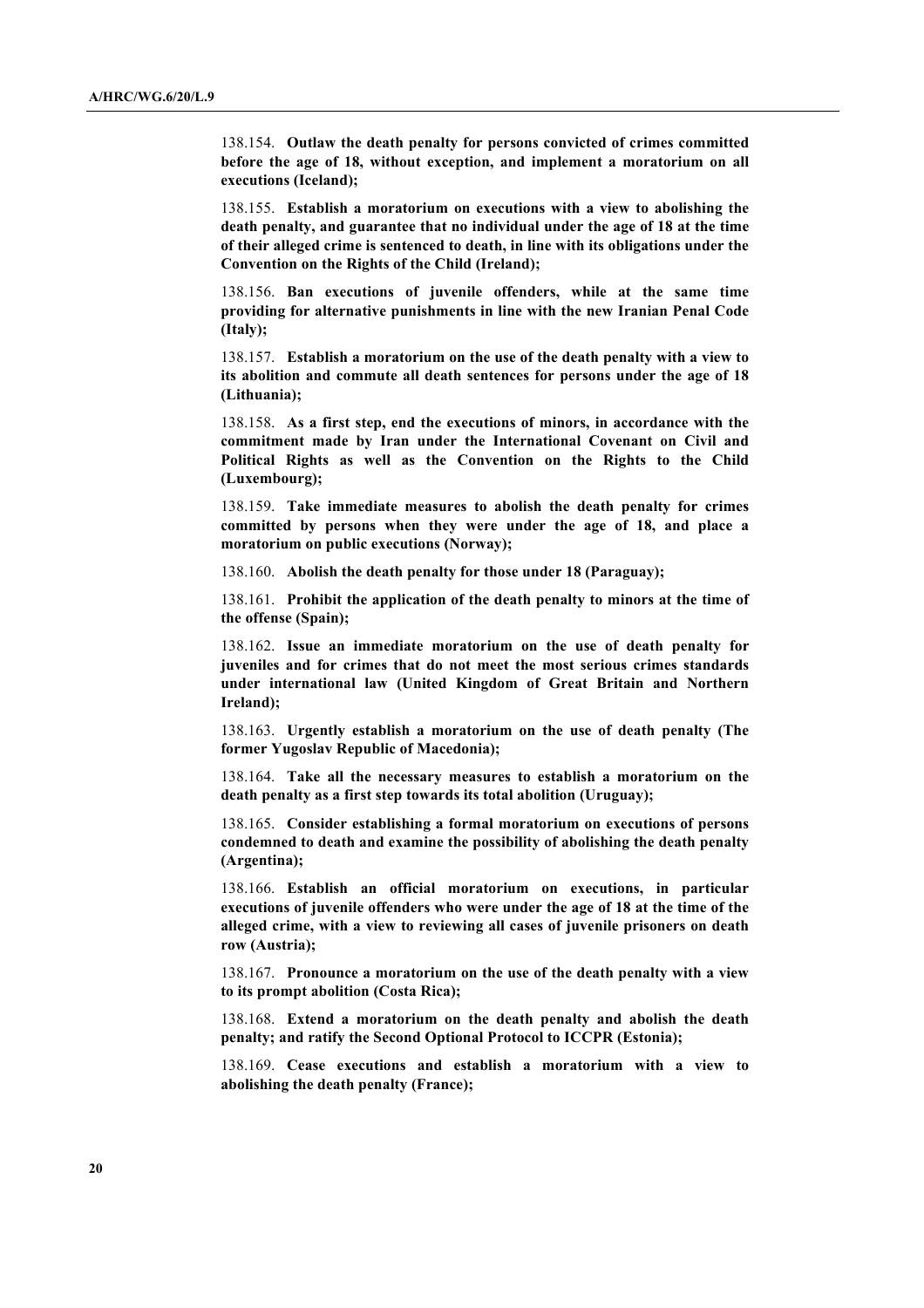138.170. **Announce a moratorium on the death penalty with a view to its eventual abolition. Pending this, take urgent steps to reduce its application, in line with international minimum standards (Germany);**

138.171. **Consider introducing a moratorium on the death penalty, with a view to its abolition, in particular for drug related offences and other crimes that cannot be labelled as "most serious" ones according to international standards (Italy);**

138.172. **Consider a moratorium on the death penalty with a view to abolishing it (Latvia);**

138.173. **Establish an immediate moratorium on the use of the death penalty with a view to abolishing it (Montenegro);**

138.174. **Introduce a moratorium on the death penalty with a view to abolishing it (Poland);**

138.175. **Commute the sentences of persons sentenced to death and establish a moratorium on executions as a first step towards abolition of the death penalty (Portugal);**

138.176. **Immediately end all public executions (Germany);**

138.177. **Eliminate stoning as a form of punishment (Paraguay);** 

138.178. **Abolish stoning as a form of capital punishment and consider abolishing "apostasy" as a capital offence (Slovakia);**

138.179. **Abolish the continued use of death penalty, stoning and retribution for murder (Slovenia);**

138.180. **Stop all executions (Israel);**

138.181. **Continue its efforts in combating drug trafficking and fighting this scourge (Lebanon);**

138.182. **Address the serious problem with landmines (Bosnia and Herzegovina);**

138.183. **Ensure, in accordance with ICCPR articles 5 and 7, freedom from torture while in detention for all, regardless also of sexual orientation (Denmark);**

138.184. **Release all persons detained solely for peaceful political activities; inquire all cases of alleged torture in detention facilities and to bring those responsible to justice (Lithuania);**

138.185. **Ensure decent conditions of detention (France);**

138.186. **Continue the work which has been started on the improvement of the conditions of detention in the penitentiary system and the integration of former prisoners into society (Russian Federation);**

138.187. **Prevent and punish violence against women and children (Peru);**

138.188. **Abolish and amend all laws that encourage and forced, early and temporary marriages of girls as young as 9 and that allow marriage between adoptive parents and their children (Israel);**

138.189. **Amend the civil code, in order to bring to 18 years old the legal marriage age for both boys and girls, and repeal the amendment to the Law on**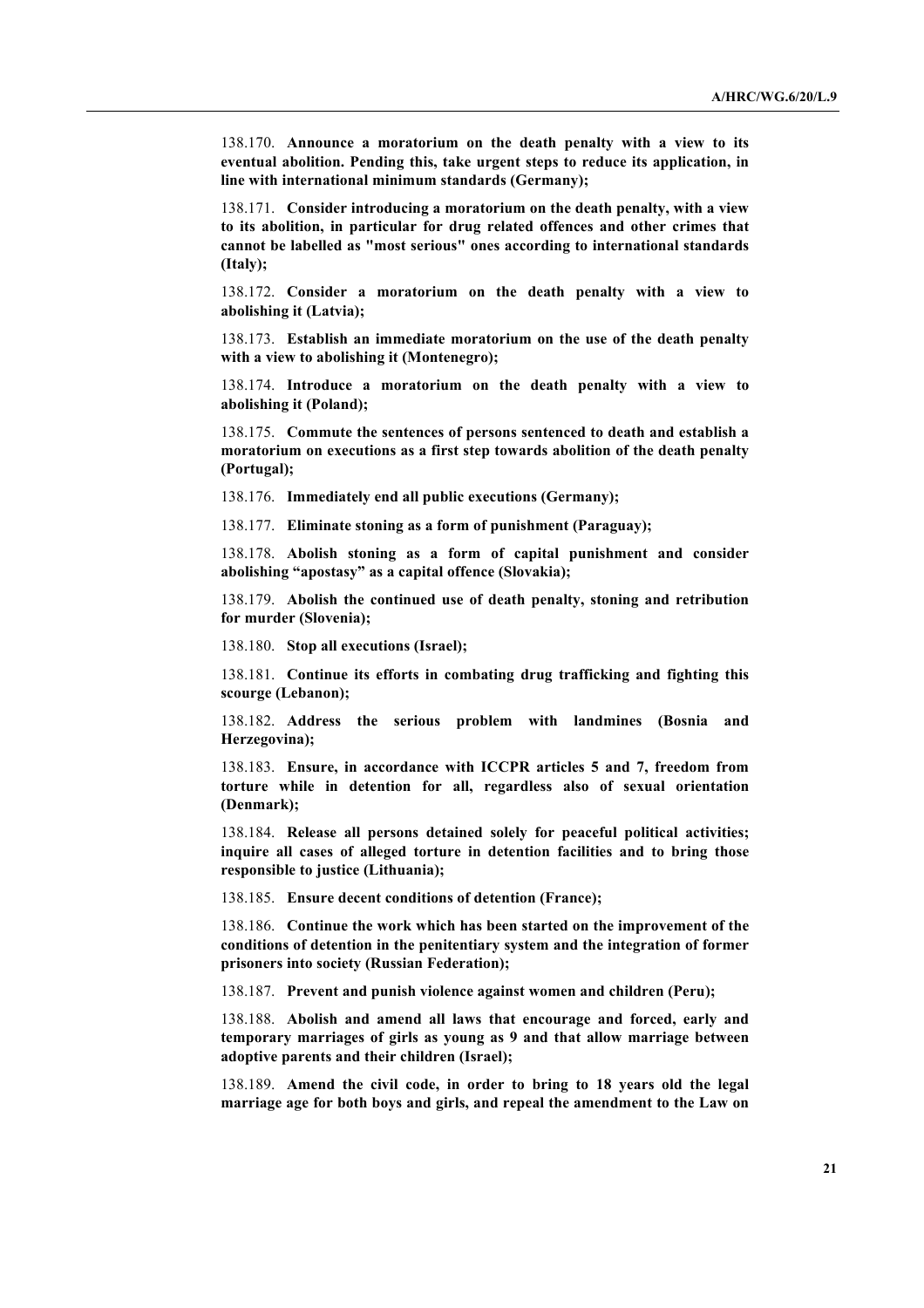**the Protection of Children and Adolescents with No Guardian which allows for marriage between adoptive parents and their adopted child (Italy);**

138.190. **Put forward its best efforts to eliminate all forms of discrimination against women including early forced marriage of girls and unequal rights to marriage, divorce, inheritance and child custody (Republic of Korea);** 

138.191. **Pass legislation to raise the legal age of marriage to 18 and to eliminate the practice of forced and temporary marriages (Sierra Leone);**

138.192. **Abolish the discriminatory practice of forced and early marriage, high dropout rates in schools and restrictions to university education for girls, and promote active participation of women in the society (Slovenia);**

138.193. **Adopt comprehensive measures on the protection of women against any form of public or domestic violence and the implementation of a national policy to protect women at risk and to bring perpetrators to justice, as well as adopt measures for the protection of human rights defenders and of journalists (Brazil);**

138.194. **Continue adequate measures for addressing the special needs of women and protecting children for violence (Democratic People's Republic of Korea);**

138.195. **Adopt legislation criminalizing domestic violence, including sexual violence, together with effective implementation measures (Finland);**

138.196. **Guarantee the rights of women in law and in practice, including in the labour market, and combat violence against women and the impunity for perpetrators (France);**

138.197. **Exercise due diligence to prevent, deter, investigate and punish those accountable for violence against women and girls (Israel);**

138.198. **Strengthen the means and measures to combat violence against women (Mali);**

138.199. **Ensure the effective implementation of the national programme for the combatting of violence against women (Russian Federation);**

138.200. **Revise the Islamic Penal Code provisions that are discriminatory against women and girls; take urgent legislative steps to specifically criminalize domestic violence, including marital rape (Lithuania);**

138.201. **Amend the Islamic Penal Code and outlaw inhuman corporal punishments (Czech Republic);**

138.202. **Explicitly prohibit all forms of corporal punishment in children (Israel);**

138.203. **Revoke all laws that allow corporal punishment in children (Israel);**

138.204. **Increase the legal measures aimed at guaranteeing due process and the impartiality in the administration of justice, including the independence of judges and the Bar Association, paying special attention to the recommendations concerning the death penalty formulated by the Human Rights Committee, especially in relation to juvenile offenders (Chile);**

138.205. **Ensure the independence of the judicial system and ensure the rules of fair trial and the rights of the defence (France);**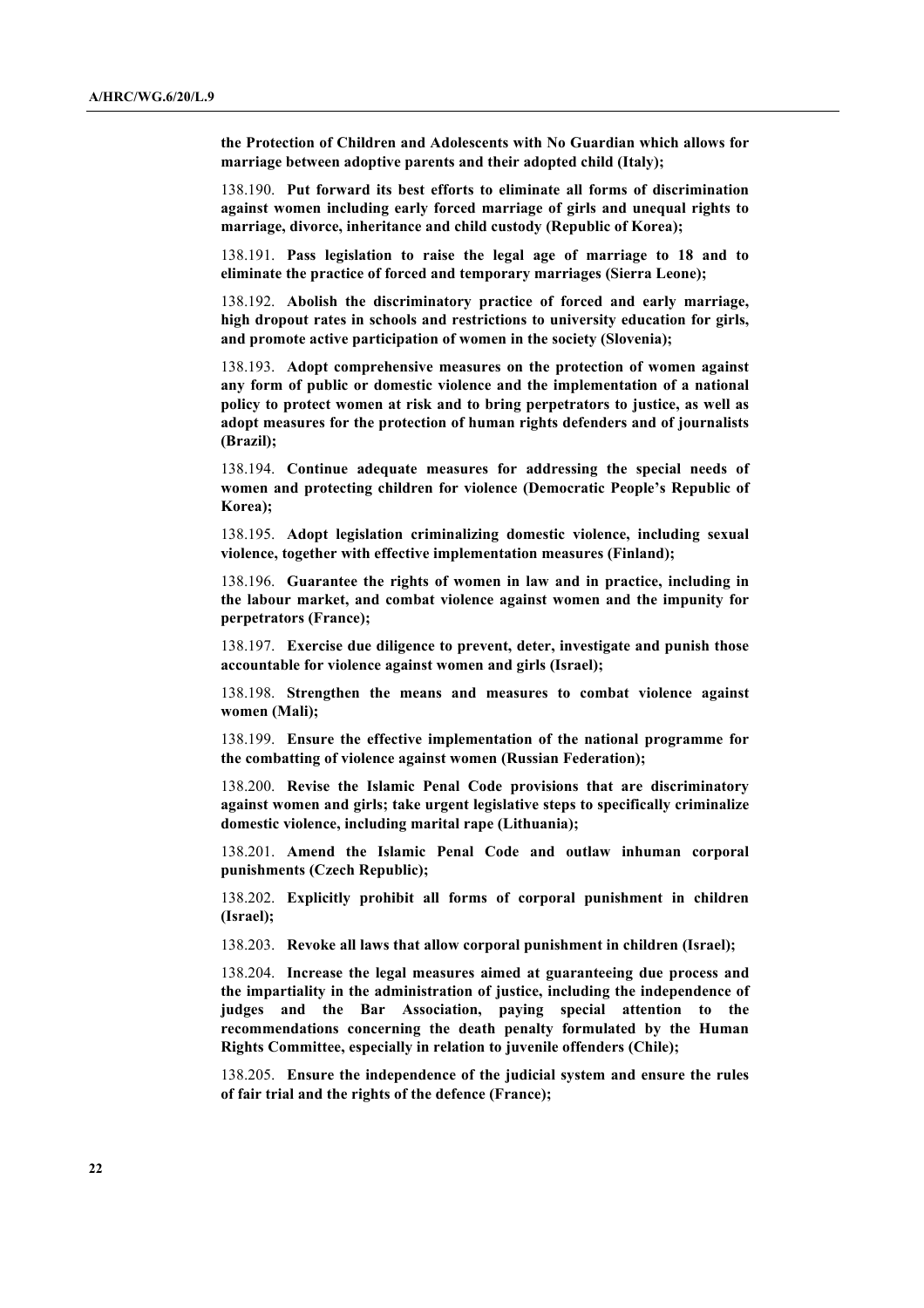138.206. **Continue to improve the national legislation and practice in the field of the independence of the judiciary (Russian Federation);**

138.207. **Allow all prisoners access to legal counsel during all phases of pretrial detention and the investigative stages of cases, and allow for legal counsel to advise the accused during these proceedings (United Kingdom of Great Britain and Northern Ireland);** 

138.208. **Ensure immediate access to a freely chosen counsel within the first hour of the procedure, including during the first interrogations and until the end of the judicial process, as well as access to all the official documents of the procedure (Belgium);**

138.209. **Provide by law unobstructed access to legal counsel throughout all phases of criminal investigation, trial, and appeal; ensure the accused is informed of this right immediately upon arrest; and give defendants and their lawyers unrestricted access to the full case file and all evidence against the accused (Denmark);**

138.210. **Guarantee due process of law in all judicial proceedings (Germany);**

138.211. **Ensure, in law and practice, that all citizens are given fair trials based on the rule of law, as accepted in the 2010 UPR examination (Norway);**

138.212. **Ensure all the procedural guarantees and the right to a fair trial for all persons indicted of committing a crime including the right to defence and access to a lawyer (Romania);** 

138.213. **Take measures to ensure due process and fair trial, particularly in any process that would lead to the application of the death penalty (Mexico);**

138.214. **Take the necessary measures to enhance international legal cooperation in cases of serious violations of human rights and ensure the right to truth and justice (Argentina);**

138.215. **Investigate and prosecute all those responsible for the mistreatment of abuse of detained persons in Iran, including during the attacks on prisoners in Evin prison in April 2014 and in the wake of the 2009 presidential election (Canada);**

138.216. **Ensure that those who commit torture are held accountable and ratify CAT and its optional protocol (Hungary);**

138.217. **Continue to realize concrete measures for the protection of the rights of the child and continue Government support for the institution of the family (Russian Federation);**

138.218. **Raise the minimum age of marriage to 18 years and ensure marriage with the legal requirement of free consent of spouses through amendments to the Civil Code and the Family Protection Law (Poland);**

138.219. **Take measures to fully respect the freedom of religion and belief of its citizens (Norway);**

138.220. **Ensure respect, in law and in practice, of the freedom of religion and belief (Poland);**

138.221. **Ensure the freedom of religion and belief for all citizens of Iran (Romania);**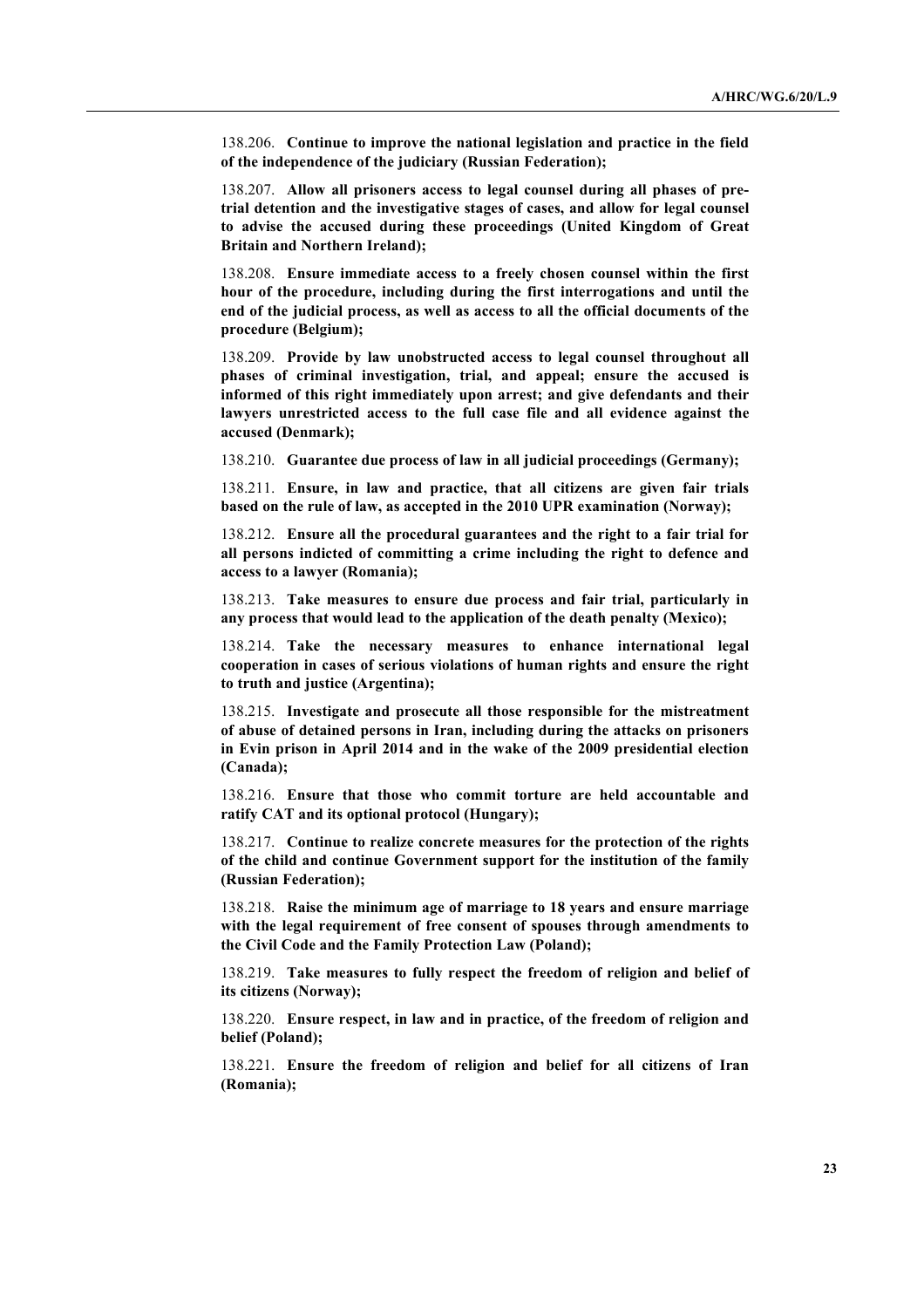138.222. **Cease its censorship of the media, as well as the harassment and arbitrary detention of journalists, and provide guarantees for the right to freedom of expression and freedom of the media (Sweden);** 

138.223. **Release immediately and unconditionally all persons detained for peacefully exercising the rights to freedom of expression, association and peaceful assembly (Switzerland);**

138.224. **Work towards guaranteeing a favourable environment for the activities of journalists, human rights defenders and civil society (Tunisia);**

138.225. **End the harassment and persecution of journalists and release the detained Washington Post reporter Jason Rezaian, to demonstrate its commitment to freedom of expression (United States of America);** 

138.226. **Guarantee the right to legitimate freedom of expression, association and assembly, and release political prisoners, including activists, lawyers and journalists, detained for solely for exercising these rights (Australia);**

138.227. **Repeal all legal provisions that infringe the freedoms of expression, assembly and association, as guaranteed by the International Covenant on Civil and Political Rights (Belgium);**

138.228. **Amend its press law to define the exceptions to article 24 of its Constitution in specific terms and that do not infringe upon freedom of expression (Canada);**

138.229. **Enhance freedom of the media, establish effective protection mechanisms for journalists against attacks and intimidation and grant its people free access to electronic media (Czech Republic);**

138.230. **Ensure genuine freedom of expression and information, including on the Internet, by putting an end to the harassment against journalists, bloggers and human rights defenders (France);**

138.231. **Ensure full respect for freedom of expression and opinion, including the freedom of the media, and guarantee unfettered access for all persons in Iran to domestic and foreign media information, both offline and online (Germany);**

138.232. **Take adequate steps to lift restrictions on freedom of expression and adopt a framework for the protection of journalists from persecution, intimidation and harassment (Greece);**

138.233. **Provide more information about the detention of journalists and individuals expressing dissenting views to address the concerns expressed by the Secretary-General and Special Rapporteur (Japan);**

138.234. **Guarantee freedom of speech and eliminate restrictions to the free flow of information, including through the Internet and stop arrests, prosecution and sanction of individuals for expressing views and opinions (Netherlands);**

138.235. **Take the necessary steps to ensure that its citizens fully enjoy the rights and freedoms awarded to them by the Iranian Constitution with special emphasis on the right to freedom of expression, the right to political activity and their right to assemble (Norway);**

138.236. **Strengthen and promote freedom of expression, particularly that of the press (Senegal);**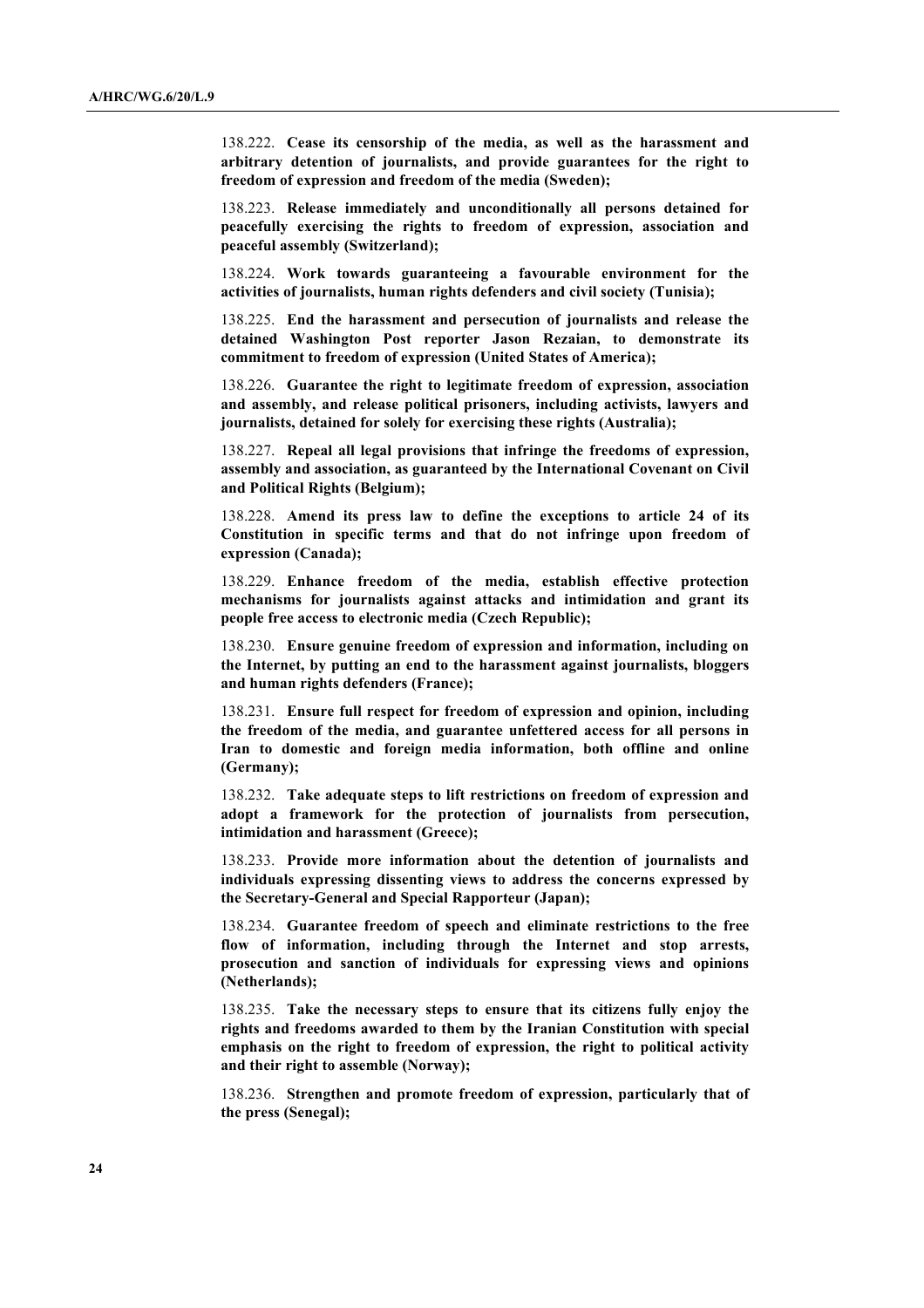138.237. **Effectively implement its international obligations to ensure the protection of human rights defenders and others exercising their rights to freedom of opinion and expression, peaceful assembly and association in compliance with international human rights law (Finland);**

138.238. **End its severe restrictions and surveillance of the Internet, hence guaranteeing free, unrestricted access for all its citizens to Internet and Social Media (Sweden);** 

138.239. **Give further account to its measures to ensure public access to the Internet as well as progress being made thereon (Japan);**

138.240. **Strengthen measures to promote women's economic and political participation in the country (South Africa);** 

138.241. **Strengthen the efforts to allow greater role for women in social and economic developments (Egypt);**

138.242. **Continue efforts in order to increase participation of women in political, public and professional spheres (Sri Lanka);** 

138.243. **Enhance its efforts to strengthen women's participation in politics and public service (Turkmenistan);**

138.244. **Strengthen the mechanisms aimed at the advancement of women rights as well as of their participation in the decision making process (Angola);**

138.245. **Take legislative and administrative measures to remove legal restrictions and social barriers to women's equal participation in the work force and access to education and government decision-making positions (Canada);**

138.246. **Continue its efforts in order to increase participation of women in public spheres (Eritrea);**

138.247. **Continue efforts for greater representation of women in the political process and their participation in public life (Malaysia);**

138.248. **Continue to support and empower women in public life (Oman);** 

138.249. **Continue social and economic reforms in order to create new jobs (Djibouti);**

138.250. **Step up its employment stimulation measures and enhance access of the poor to basic services including sanitation, health and education (State of Palestine);** 

138.251. **Develop training programs for the youth so as to improve their access to the labour market (India);**

138.252. **Continue to implement programmes in the area of education, health and social empowerment and integration of vulnerable groups, especially women, children and the disabled, through the established national mechanisms as well as with the relevant NGOs and international organisations (Brunei Darussalam);**

138.253. **Make continued efforts to improve social security system for better safeguarding the elderly and persons with disabilities (Democratic People's Republic of Korea);**

138.254. **Continue its efforts to eradicate poverty (Bangladesh);**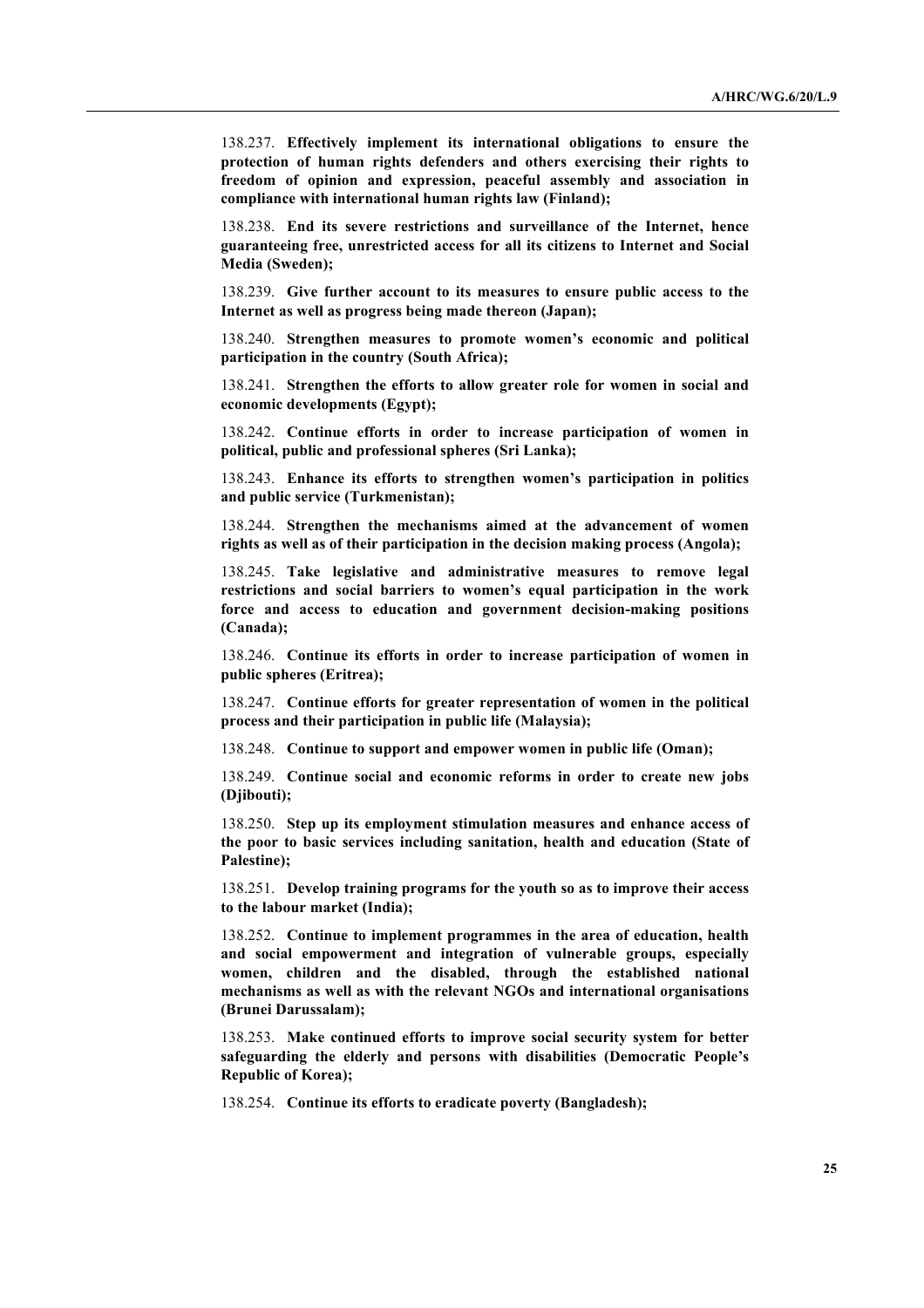138.255. **Continue implementing its national plans and programmes to reach poverty eradication goals (Myanmar);**

138.256. **Continue its efforts to eradicate poverty through the implementation of the tools developed in the framework of national strategic policy (Nicaragua);**

138.257. **Pay special attention to the social and economic integration of the population in rural regions of the country through the development of the infrastructure and change of the regulatory framework in all spheres of life and sustenance (Tajikistan);**

138.258. **Continue measures for the promotion and protection of the rights of peasants and other persons working in rural areas (Bolivia (Plurinational State of));**

138.259. **Continue to raise the level of its public services and further improve the quality and coverage of public services in the rural area (China);**

138.260. **Continue the programmes for economic and social development by correcting disparities between urban and rural areas (Mali);**

138.261. **Continue implementing the programmes which provide education, health and social services in rural areas (Myanmar);**

138.262. **Improve measures to provide more access of all citizens to housing (Iraq);**

138.263. **Continue actions to improve compliance with the human right to water, under the framework of Resolution 64/292 of the General Assembly (Bolivia (Plurinational State of));** 

138.264. **Continue carrying out efforts in enhancing the health services coverage in the country according to its national development plans (Brunei Darussalam);**

138.265. **Intensify efforts to ensure universal access to health insurance, including access to maternal and child health care (State of Palestine);** 

138.266. **Continue to expand its health insurance coverage to all citizens including those in rural areas (India);** 

138.267. **Strengthen its cooperation with civil society organizations for the promotion and protection of human rights in the area of health services (Kazakhstan);**

138.268. **Pursue development and health policies that respond to the needs of Iranian people (Lebanon);**

138.269. **Continue its efforts aimed at improving access to health services (Pakistan);**

138.270. **Step up efforts to provide greater access to education and health (Turkmenistan);**

138.271. **Intensify and carry forward its efforts, particularly in the area of right to education (Democratic People's Republic of Korea);**

138.272. **Redouble its efforts to strengthen public education, awareness, capacity building programs and training (Djibouti);**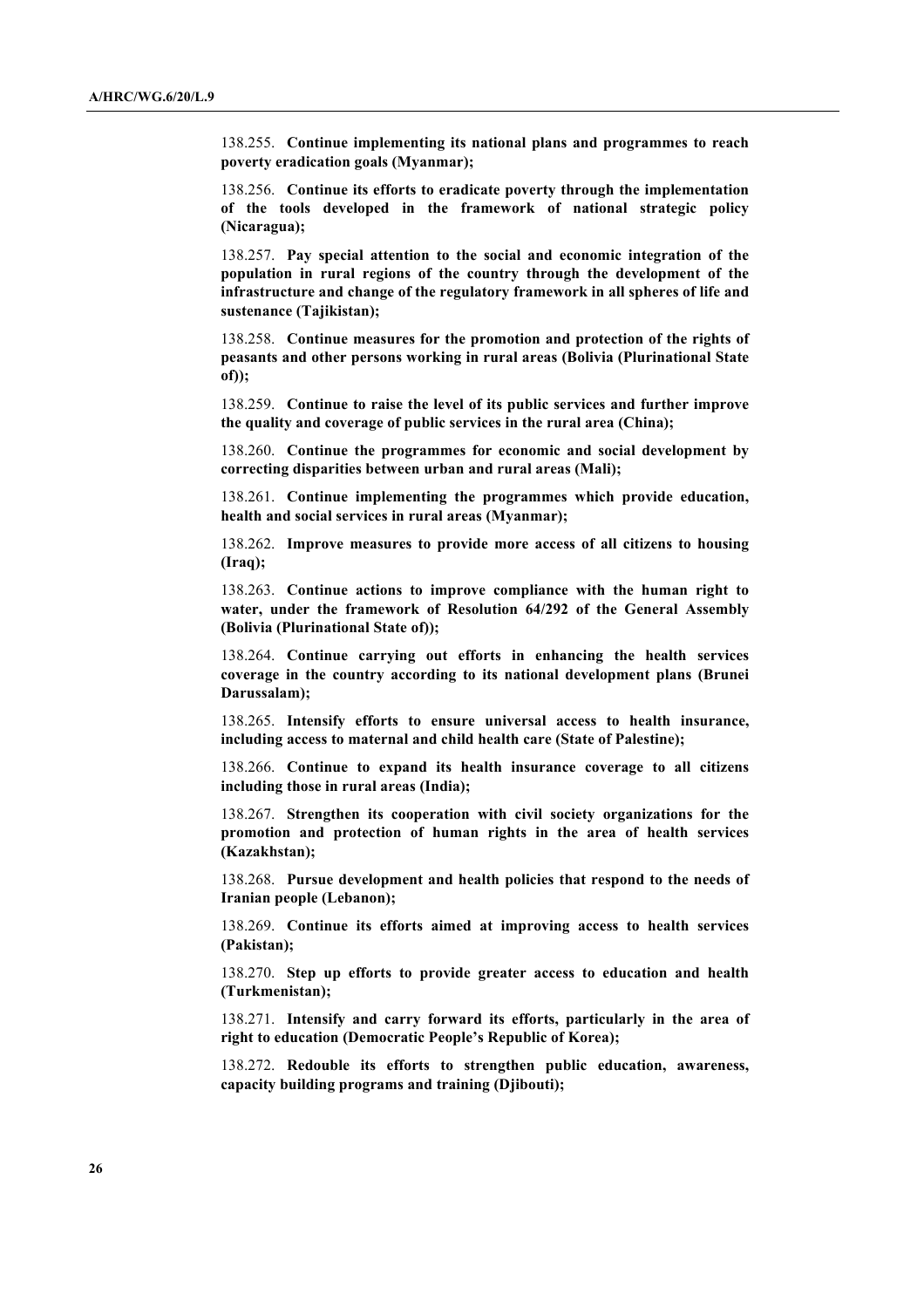138.273. **Continue its efforts to bridge the gaps in the field of education in the remote areas (Malaysia);**

138.274. **Strengthen policies to prevent school drop-out (Bangladesh);**

138.275. **Continue the national efforts in the area of social inclusion of persons with disabilities (Egypt);**

138.276. **Continue its efforts in favour of persons with disabilities, by meeting their specific needs, particularly in education and health (Venezuela (Bolivarian Republic of));**

138.277. **Continue to undertake measures to support and protect the rights of persons with disabilities (Kazakhstan);**

138.278. **Continue awareness-raising campaigns about the rights of people with disabilities (Kuwait);**

138.279. **Promote the rights of persons with disabilities to ensure their social integration (Uzbekistan);**

138.280. **Continue the adoption of special measures aimed at improving the quality of life of children with disabilities (Kuwait);** 

138.281. **Continue maintaining good cooperation with UNHCR in favour of the refugees with disabilities (Kuwait);**

138.282. **Ensure that religious, ethnic and sexual minorities are able to exercise their rights and freedoms, as guaranteed by the Iranian Constitution (Netherlands);**

138.283. **Recognize all existing religious minorities in the territory of the Islamic Republic of Iran and respect the human rights of its members (Peru);** 

138.284. **Continue to address measures that protect religious and ethnic minorities in the interests of ensuring their full and equal participation in public and private life (New Zealand);**

138.285. **That measures taken to protect refugee rights be in compliance with the internationally recognised norms and standards (Afghanistan);**

138.286. **Strengthen the capacity of processing, hosting and integrating asylum seekers, in close collaboration with relevant stakeholders (Mexico);**

138.287. **Continue its efforts to provide development and humanitarian aid to least developed countries (Sri Lanka);** 

138.288. **Continue to provide greater technical assistance to developing countries (Cuba);**

138.289. **Step up efforts to allocate more resources in the Constitution (Eritrea);**

138.290. **Consolidate the progress made towards reaching the MDGs and in the improvement of human development indicators (India);**

138.291. **Continue its humanitarian aid to least developed countries (Eritrea).**

139. **All conclusions and/or recommendations contained in the present report reflect the position of the submitting State(s) and/or the State under review. They should not be construed as endorsed by the Working Group as a whole.**